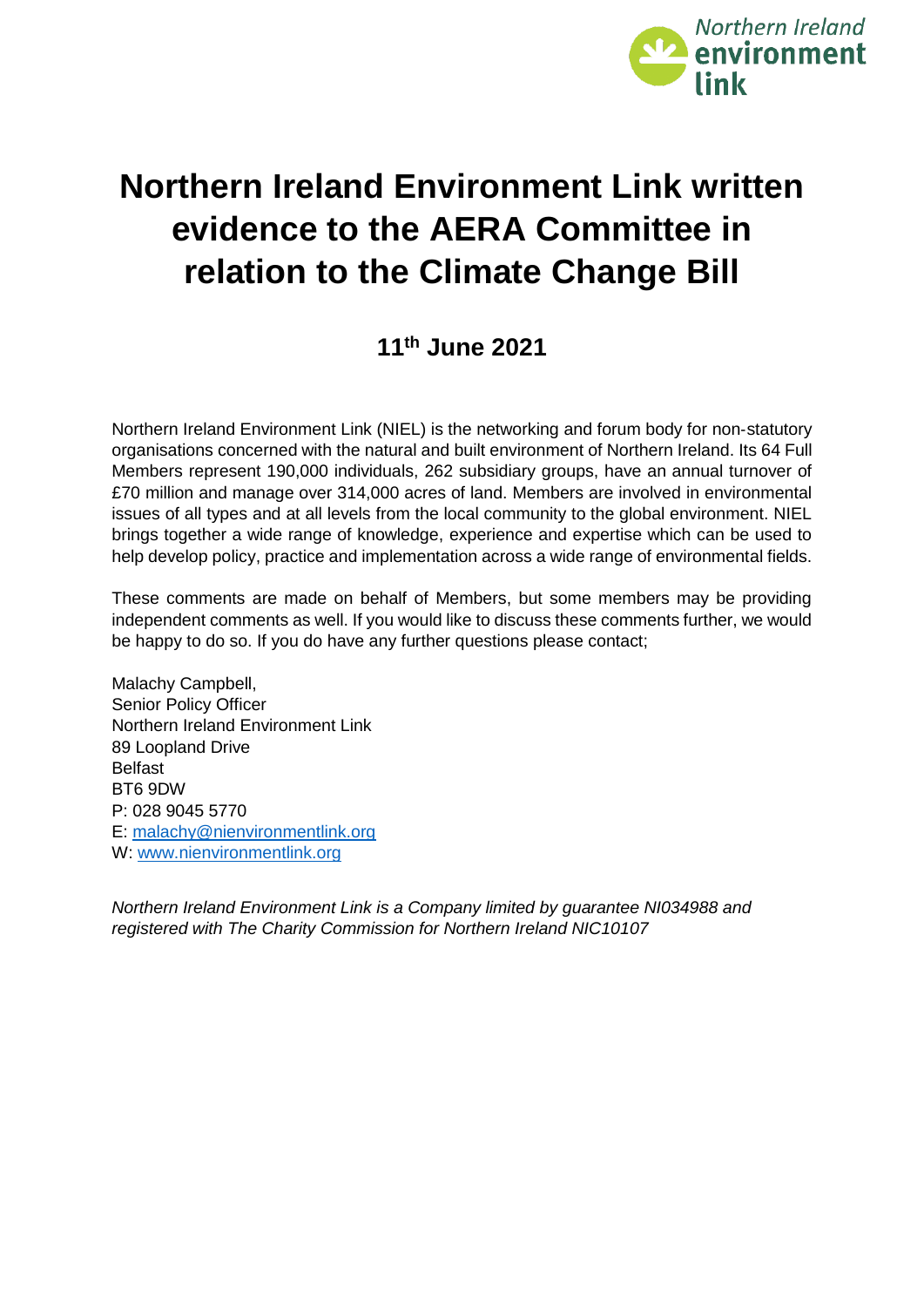- NIEL members welcome the introduction of the cross party Private Members Bill (PMB) on Climate Change as introduced to the Assembly on  $22<sup>nd</sup>$  March 2021 and support the main provisions in the bill.
- The PMB has cross party support from a majority of MLAs and so currently represents the best and only option to get NI specific climate change legislation passed in this Assembly mandate.
- The target in the 2015 Paris Agreement is to limit global temperature rise to no more than 1.5°C above pre industrial levels (the period 1850 to 1900). According to the UN Intergovernmental Panel on Climate Change in model pathways with no or limited overshoot of 1.5°C, global net anthropogenic Carbon Dioxide (CO<sub>2</sub>) emissions decline by about 45% from 2010 levels by 2030 reaching net zero around 2050 (2045-2055 interquartile range), so 2045 is within the IPCC target time range within which net zero should be achieved.
- According to the Met Office and World Meteorological Organisation global average temperatures in 2020 were around 1.2°C above the global average, within  $0.3$ °C of the Paris Agreement target. The Secretary General of the United Nations Antonio Guterres has said "the global mean temperature for 2020 was around 1.2 °C warmer than pre-industrial times, meaning that time is fast running out to meet the goals of the Paris Agreement. We need to do more, and faster, now."
- According to the US National Oceanic and Atmospheric Administration (NOAA) since 1981 the annual global land and ocean temperature has increased at an average rate of 0.18°C. On that basis, the world will pass the 1.5°C threshold by 2050, or possibly even by 2040 (see Appendix One for more). There is therefore a very strong case for achieving net zero no later than 2050 and preferably well before then.
- The UK developed climate change legislation in 2008 and again in 2019 which applies to NI, but since the relevant areas of responsibility are devolved to the NI Assembly, there is no mechanism by which the targets of the UK Act can be enforced. A NI Climate Change Act could close this legislative gap.
- The UK Climate Change Committee (CCC) is the statutory advisor to the UK Government. According to the CCC, the UK's 2019 legislation which set the net zero by 2050 target "was based on advice from the CCC's 2019 report, 'Net Zero – The UK's contribution to stopping global warming'"
- In its Sixth Carbon Budget report the CCC developed five different scenarios which the CCC described as illustrative, not prescriptive. Only one of those scenarios, the Balanced Pathway, involved a reduction in GHG emissions in NI of at least 82% by 2050 which is a minimum i.e. a floor and not a ceiling and is a recommendation which can be tightened.
- The CCC said the investment programme for achieving net zero "can provide a significant economic boost in the coming years and support the UK's economic recovery."
- The AERA Minister has said "tackling climate change should be viewed not just as an environmental challenge, but also as an economic opportunity".
- The CCC said "there is no purely technical reason why net zero is not possible in Northern Ireland".
- In its 2019 report the CCC said "Within the UK, a 100% all-GHG target sends a clear signal that all greenhouse gases matter and all need to be reduced. No sources of emissions can qualify for special treatment. All emissions from all sectors must be eliminated or offset with removals."
- The CCC stated that the GHG impacts of less intensive farming or agro-ecology options were not included in the CCC scenarios "due to the lack of robust evidence on the abatement potential". This means, in effect that the estimates for GHG reductions from agriculture are incomplete and underestimates.
- The CCC stated in 2019 "A net-zero GHG target is not credible unless policy is ramped up significantly."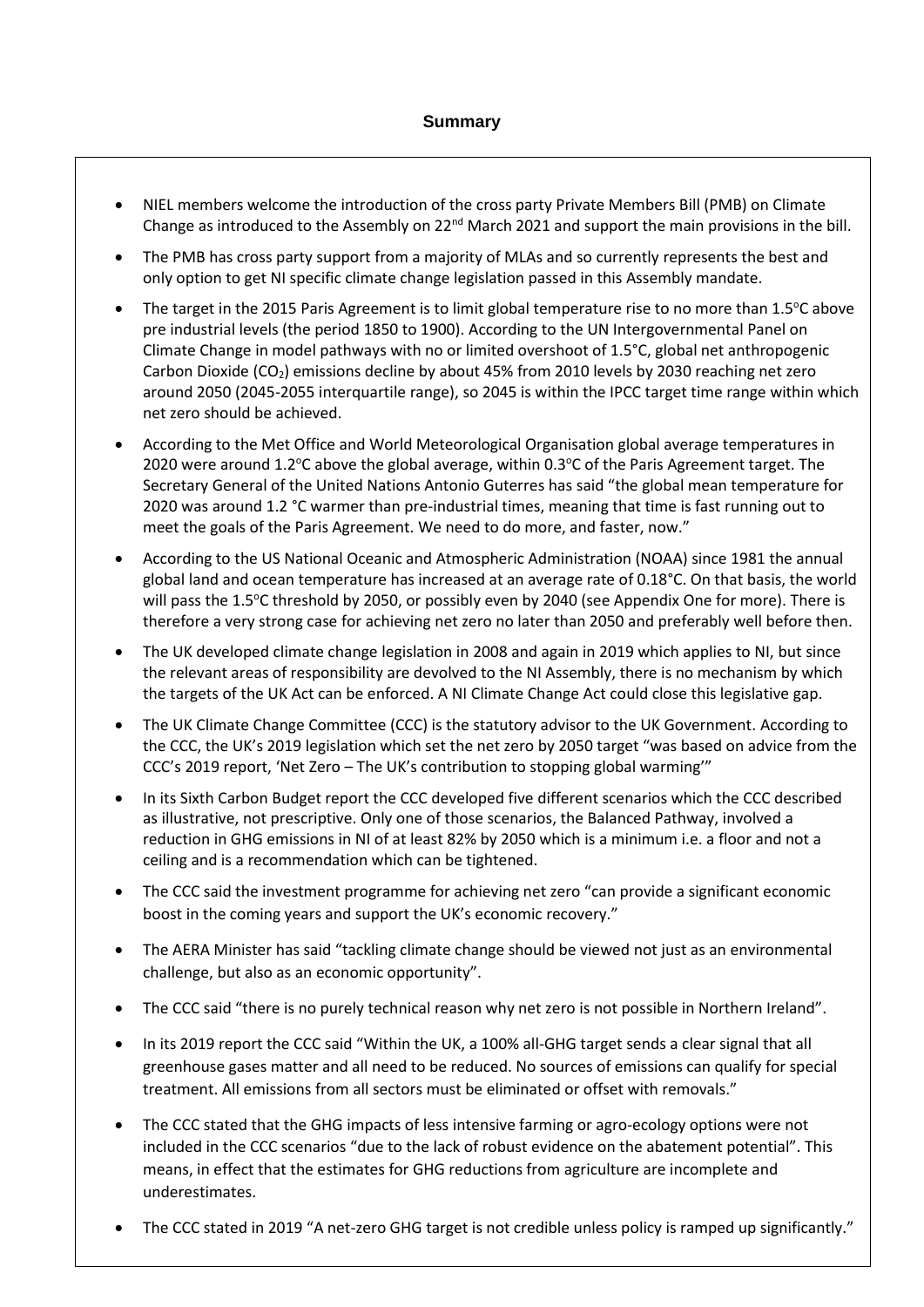**The AERA Committee has asked for views on the policy, implications and objectives of the Bill that are to:** 

- **Enable the mitigation of the impact of climate change in Northern Ireland;**
- **Establish a legally binding net-zero carbon target for Northern Ireland;**

 **Provide for the establishment and powers of a Northern Ireland Climate Commissioner and Northern Ireland Climate Office;** 

- **Guarantee existing environmental and climate protections**
	- **Enabling the mitigation of the impact of climate change in Northern Ireland**

The evidence is clear that in order to end our contribution to climate change we need to reduce our greenhouse gas (GHG) emissions to net zero as soon as possible. Northern Ireland is the only part of the UK and Ireland that does not have its own specific climate legislation. Legislation with ambitious targets is needed in order to drive action necessary to tackle the climate crisis. NIEL members welcome the introduction of the cross party Private Members Bill (PMB) on Climate Change as introduced to the Assembly on 22<sup>nd</sup> March 2021 and support the main provisions in the bill.

Actions across all sectors of society at all levels, from the individual to the state, will be needed to achieve net zero emissions. How and when these actions are implemented is an important aspect of achieving that goal. In its 2020 'Reducing UK emissions: Progress Report to Parliament' report<sup>1</sup> the UK Climate Change Committee (CCC) outlined of some of the changes we will need to make as a society to tackle climate change and achieve net zero emissions and recommended five clear investment priorities for building a resilient economy for the UK government, namely:

- 1. Low-carbon retrofits and buildings that are fit for the future
- 2. Tree planting, peatland restoration, and green infrastructure
- 3. Energy networks must be strengthened
- 4. Infrastructure to make it easy for people to walk, cycle, and work remotely
- 5. Moving towards a circular economy.

The CCC<sup>2</sup> also recommended that a priority for the Cabinet Office and No.10 is for all departments to

"Integrate Net Zero into all policy making, and ensure procurement strategies are consistent with the UK's climate objectives"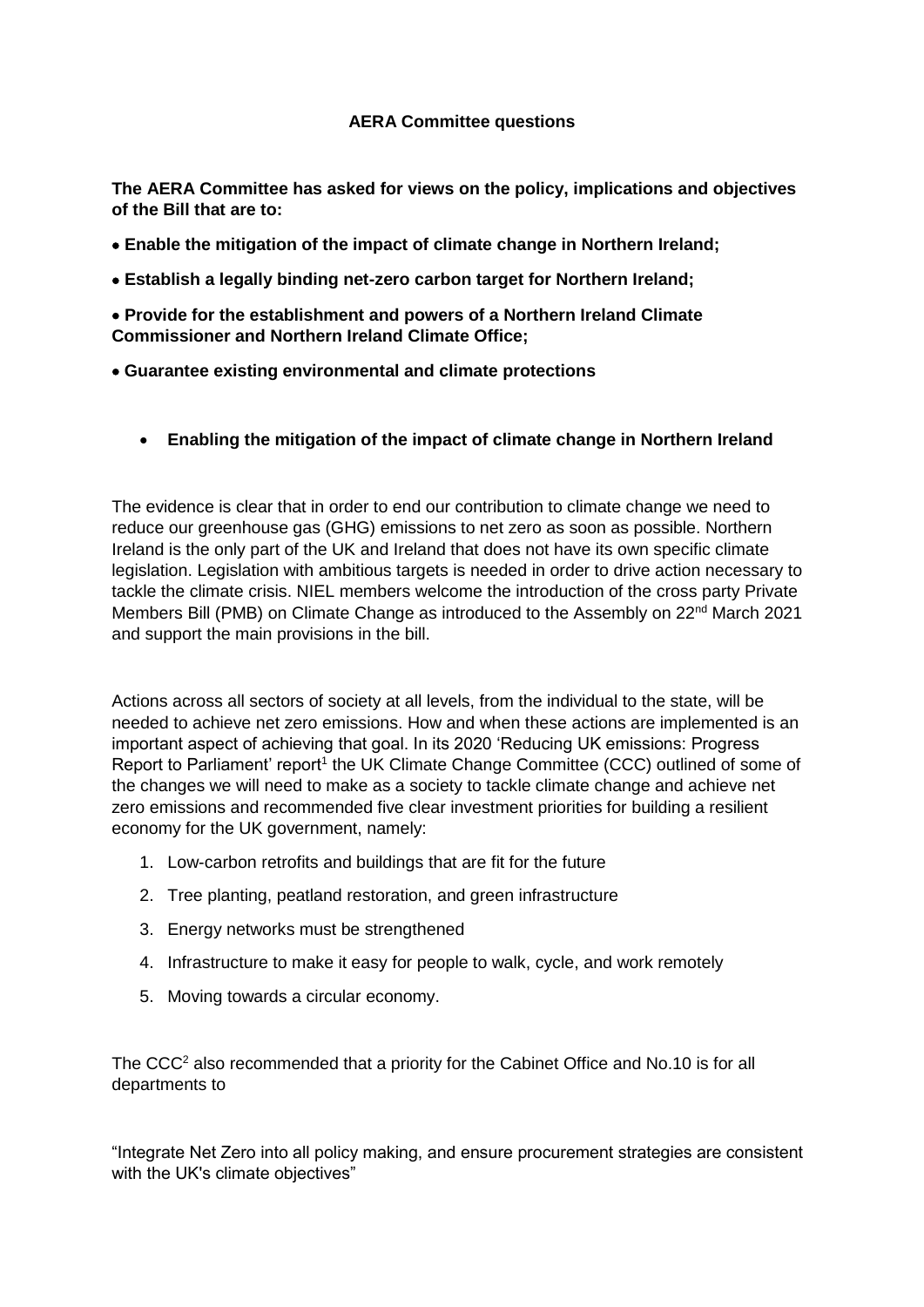NIEL believes this integration of choices that will enable us to achieve net zero in to all policy making will be essential if the net zero target is to be achieved.

The Belfast Climate Commission's Net Zero Roadmap for Belfast<sup>3</sup> outlined the ten most carbon effective options for Belfast and, like the CCC's recommendations, options for decarbonising buildings and decarbonising transport were the most carbon effective options. Some of NIEL's priorities for reducing GHG emissions in NI are outlined below.

# **Insulation of buildings and building standards**

The Institute for Public Policy and Research<sup>4</sup> concluded that greater investment in a green recovery and clean, low-carbon jobs could create 1.6 million new jobs over the next decade in the UK, of which over 40,000 could be in Northern Ireland. This is more than three times the 11,700 FTE jobs in the low carbon and renewable energy (LCRE) economy in NI which generated £2 billion in 2017<sup>5</sup>. Of those 1.6 million jobs, half a million (560,000) could be created by improving the energy efficiency of homes, which would also help reduce fuel poverty and help the health and economic prospects of thousands. Action is required across government but it is important to recognise that many of the green economy policy options can generate benefits across society, in line with the aims of the draft NI Programme for Government (PfG) 2016-21. For example, the benefits from investing in better insulation in buildings could create jobs for people and firms (relevant to the Department for the Economy), reduce carbon emissions (relevant to DAERA) and reduce fuel poverty (relevant to the Department for Communities) by saving energy and making buildings warmer. This would have very positive impacts on the physical and mental health of those who would be taken out of fuel poverty and live in warmer properties (relevant to the Department of Health) and all of this could be delivered by improving building regulations, which is the responsibility of the Department of Finance.

The CBI<sup>6</sup> has recognised the benefits of insulating properties and called for government action to

"Deliver jobs and energy savings by retrofitting homes and buildings to be more energy efficient and switch to low-carbon heating."

# **Decarbonising energy**

According to the Department for the Economy<sup>7</sup>, for the 12 month period January 2020 to December 2020, 49.2% of total electricity consumption in NI was generated from renewable sources located in NI. This is very positive but much remains to be done, as the whole of NI's energy system - electricity, heat and transport - needs to be decarbonised as soon as possible. One of the first steps to doing this is to eliminate the use of fossil fuels and only generate energy from renewable energy sources. It is important to note that when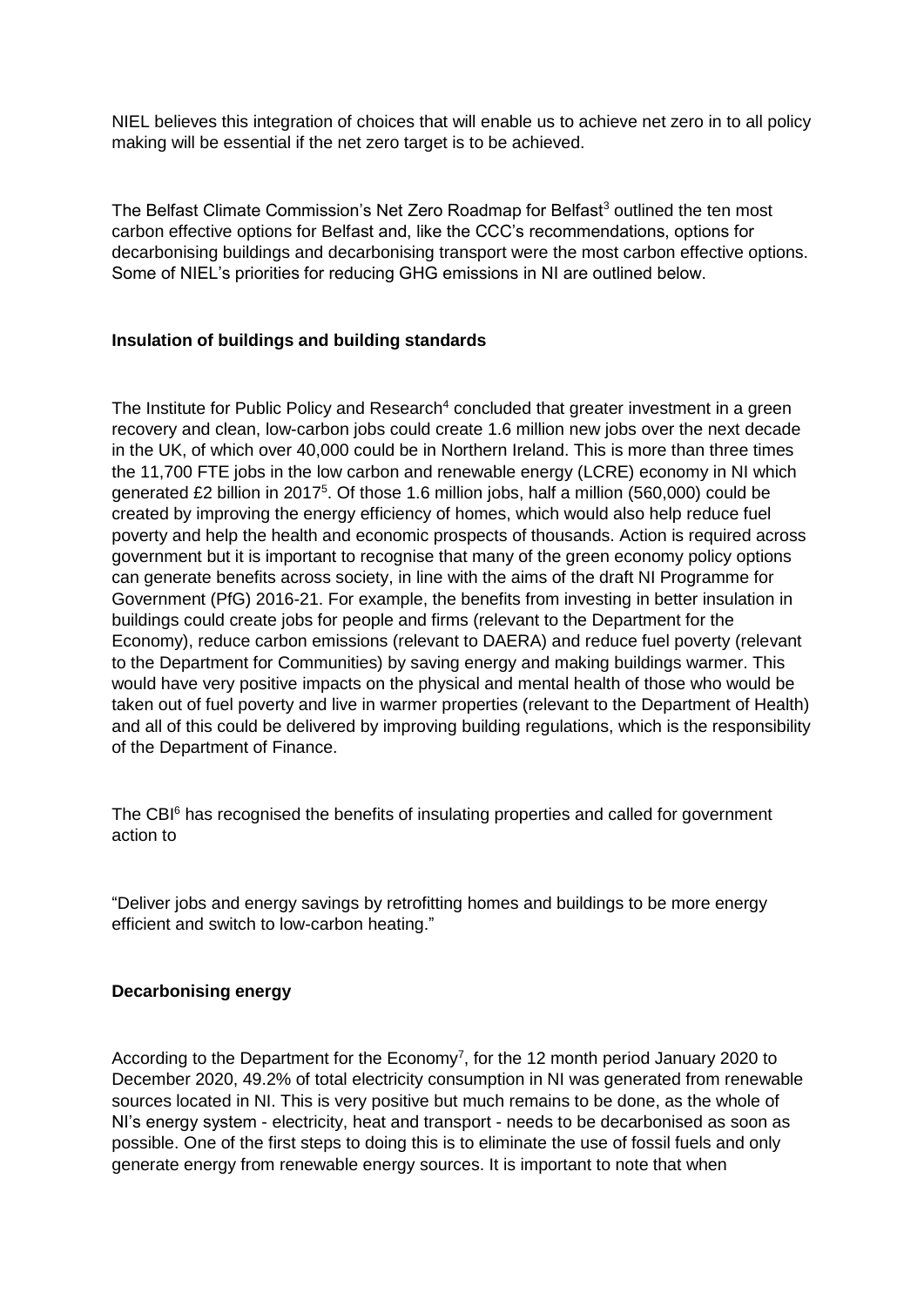developing renewable energy sources, they should be subject to detailed ecological impact assessments to ensure that the right technology is deployed in the right place, in harmony with nature, so as to avoid negative impacts such as those resulting from hydropower installations which have been known to cause problems for migratory fish species like Atlantic salmon.

While aiming for 100% renewable energy may seem extremely ambitious, it can be done. In a 2009 article in Scientific American<sup>8</sup>, Mark Z. Jacobson from Stanford University and Mark A Delucchi<sup>9</sup> from the University of California, concluded that a world completely (i.e. 100%) powered by renewable energy sources for all purposes by as early as 2030 is possible, though the timescale depends on the policy decisions made as with extremely aggressive policies, all existing fossil-fuel capacity could theoretically be retired and replaced in 20 to 30 years. Separately, Mark Jacobson has stated<sup>10</sup> that there are no technological or economic barriers to converting the entire world to clean, renewable energy sources but

"It is a question of whether we have the societal and political will."

The UK CCC report on Net Zero<sup>11</sup> found that

"emissions from the UK's electricity system can be reduced to almost zero whilst meeting increased electricity demands from the transport and heat sectors, potentially doubling the size of today's electricity system"

According to the SONI 2020-25 strategy<sup>12</sup> the grid can accommodate up to 65% renewable energy at present and that this figure must increase to 95% by 2030. In this strategy, SONI says it is

"committed to leading the decarbonisation of Northern Ireland for the good of everyone who lives and works here".

There is also business support for this decarbonisation of energy. More than 200 companies have signed up to commit to being run on 100% renewable electricity<sup>13,14</sup> and the CBI<sup>15</sup> has called for government action to

"Accelerate the deployment of low-carbon electricity generation and investment in grid system flexibility"

Decentralising energy should also be a central part of decarbonising the energy system as the centralised grid is highly inefficient, with two thirds of the energy generated wasted before it even reaches the consumer. There is then even further wastage at this point (of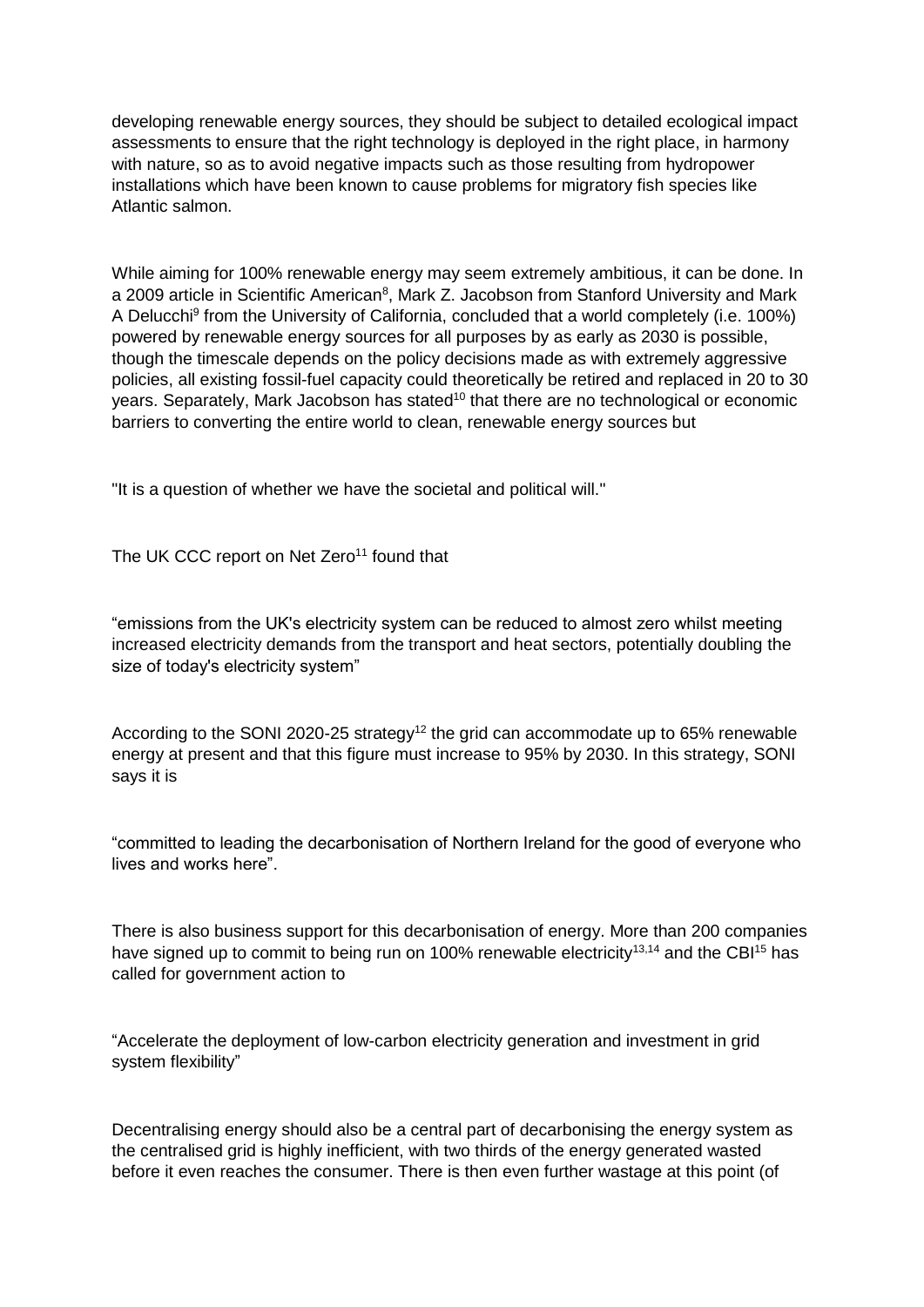approximately 13%) resulting in a total cumulative loss of approximately 78%<sup>16</sup>. We can learn from other countries such as Finland, the Netherlands and Denmark which meet respectively, 35%, 40% and 50% of national electricity demand through decentralised energy. By setting up decentralised energy networks and instigating energy efficiency measures Woking Borough Council's  $CO<sub>2</sub>$  emissions were slashed by  $77\%^{17}$ .

The decarbonisation of energy will also bring economic benefits. According to the National Grid<sup>18</sup> the UK will need to recruit over 400,000 jobs to build the net zero energy workforce and reach net zero by 2050, of which 13,700 jobs will be needed in NI.

# **Reducing energy consumption**

Reducing the demand for energy also has to be a major aspect of decarbonising energy. The potential for saving energy was highlighted by the Cabinet Office's Performance and Innovation Unit (PIU) 2002 report on energy efficiency which found that there is the potential to save approximately 30% of final energy demand across all sectors amounting to reduced costs to customers of £12,300,000,000 (£12.3 billion) annually.

According to the National Infrastructure Committee<sup>19</sup> smart power – principally built around three innovations, Interconnection, Storage, and Demand Flexibility – could save consumers up to £8 billion a year by 2030, help the UK meet its 2050 carbon targets, and secure the UK's energy supply for generations. According to The Carbon Trust<sup>20</sup>,

"Energy storage could save £2.4 billion a year system wide by 2030; if regulatory hurdles are overcome this could rise to £7 billion a year."

# **Decarbonising transport and investing in public and active travel**

More people have been working from home as a result of the coronavirus pandemic and it is widely expected this may continue in the future. As a result there is less congestion at peak times but NIEL believes the NI Executive needs to do more to promote and enable more sustainable travel and reduce the dominance of cars in our day-to-day travel in NI, which between 2017 and 2019 accounted for 71% of our journeys and 83% of the total distance travelled<sup>21</sup>. This dominance of the car is also reflected in the higher proportion of spending on roads compared to public transport in NI, as compared to England, Scotland and Wales. According to the National Audit Office<sup>22</sup>, in 2017-18, 59% of the NI transport budget was spent on roads with 18% spent on railways and 11% on local public transport. This is in stark contrast to the situation in England where 59% of the transport budget was spent on railways 31% on roads and 8% on local public transport. In Scotland 42% of the transport budget was spent on roads and 47% on public transport (39% on railways and 8% on local public transport). In Wales 45% of the transport budget was spent on roads and 51% on public transport (46% on railways and 5% on local public transport). According to Translink, public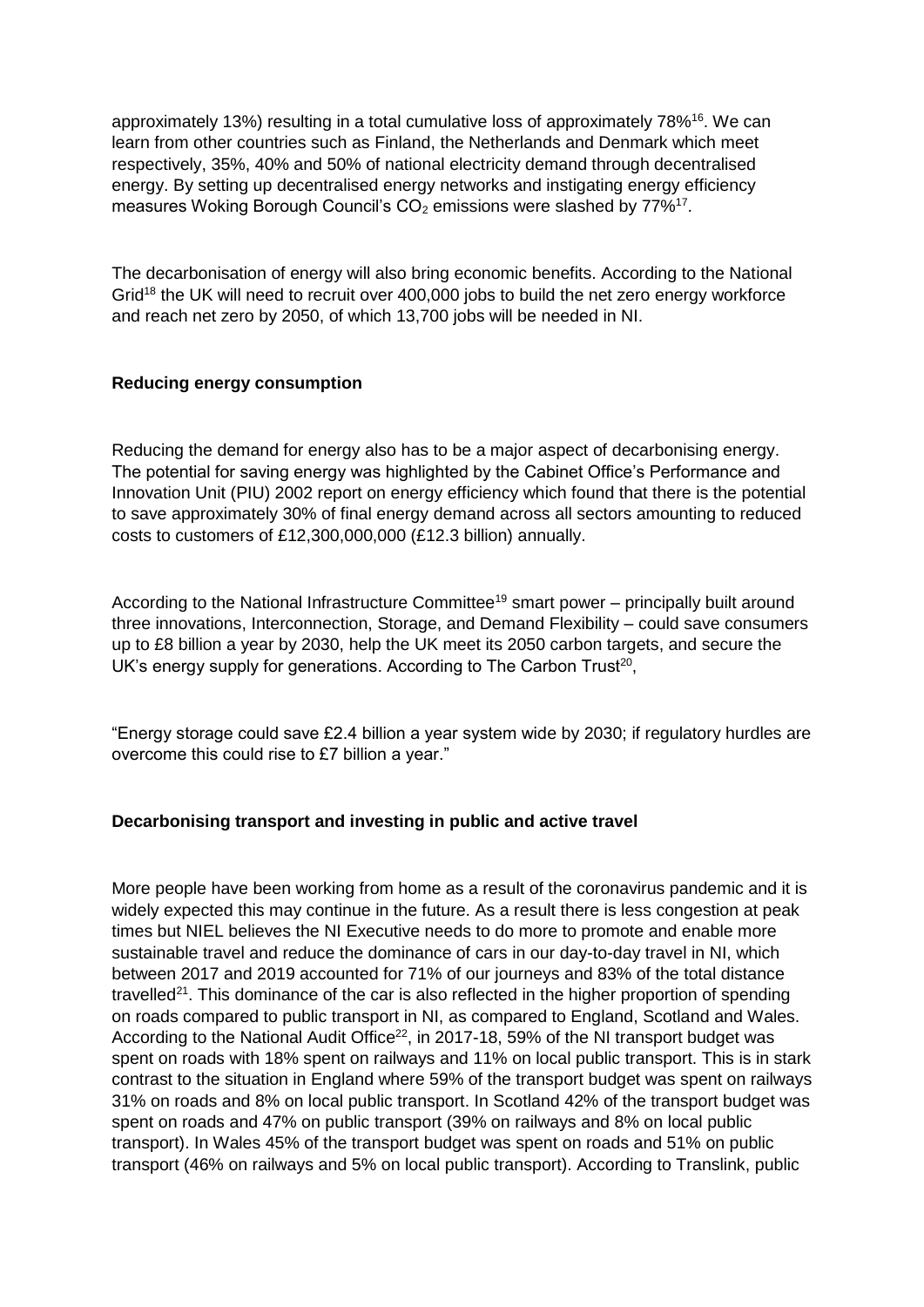transport in Northern Ireland also receives the lowest funding of any UK region (£84 per head), just 27% of the average UK public transport expenditure (£311 per head)<sup>23</sup>. In a survey published in 2020<sup>24</sup>, 62% of Belfast residents said they wanted greater investment in public transport, 61% wanted more investment in walking, 58% wanted more investment in cycling and only 35% wanted more investment in driving.

NIEL would like to see a significant shift in spending so that the overall transport spend has at least a 50/50 split between roads and public transport, similar to the spending pattern in other UK administrations.

In addition to greater provision and use of public transport, there needs to be greater levels of active travel. Active travel also offers opportunities for increasing mental and physical wellbeing, especially in terms of reducing particulates and other air pollutants, thereby improving air quality. For example, research for the UK Department of Transport found that cycling schemes can have benefit-to-cost ratios in the range of 5:1 to 19:1, with some returns as high as 35.5:1. This research also found that a typical "cycling city" could be worth £377 million to the NHS in healthcare cost savings, in 2011 prices<sup>25</sup>. Cycling UK<sup>26</sup> found that the average economic benefit-to-cost ratio of investing in cycling and walking schemes (active travel) is 13:1. By comparison, according to UK Department for Transport Road Investment Strategy: Economic analysis of the investment plan,<sup>27</sup> the benefit-to-cost ratio for bypasses and link roads is 2:1. Despite these many benefits, Northern Ireland has the lowest per capita spend on active travel in the UK and Ireland at an average of just £2 per person<sup>28,29</sup>.

Electric vehicles (EVs) can help decarbonise transport if powered by electricity from renewable sources. Given that EVs emit only water, greater use of EVs could also improve air quality. EVs can also contribute to a reduction in overall energy use as electricity is a much more efficient way to use energy. As the US Department of Energy<sup>30</sup> pointed out, only 12 to 30% of the energy in gasoline (petroleum and diesel) is converted to move the vehicle (the rest is wasted as heat), whereas more than 77% of the electricity delivered to an electric vehicle goes into motion.

#### **Nature based solutions, land use and agriculture**

NIEL supports the use of what are referred to as nature based solutions (NbS) to our climate change and biodiversity problems. NbS can take carbon out of the atmosphere, supporting adaptation and help reverse the decline in nature. Opportunities to sequester carbon through habitat restoration and creation, for example, appropriate tree planting, wetland restoration, especially peatlands, the protection and creation of blue carbon habitats (the carbon stored in coastal and marine ecosystems<sup>31</sup>) and careful soil management must be maximised. Unfortunately, many of our ecosystems are in poor condition. The State of Nature Report (2019)<sup>32</sup> clearly demonstrates that Northern Ireland's terrestrial, air, water, and marine environments are suffering. According to the State of Nature report, of the 2,450 species found in Northern Ireland that have been assessed using the IUCN Regional Red List criteria, and for which sufficient data were available, 272 (11%) are currently threatened with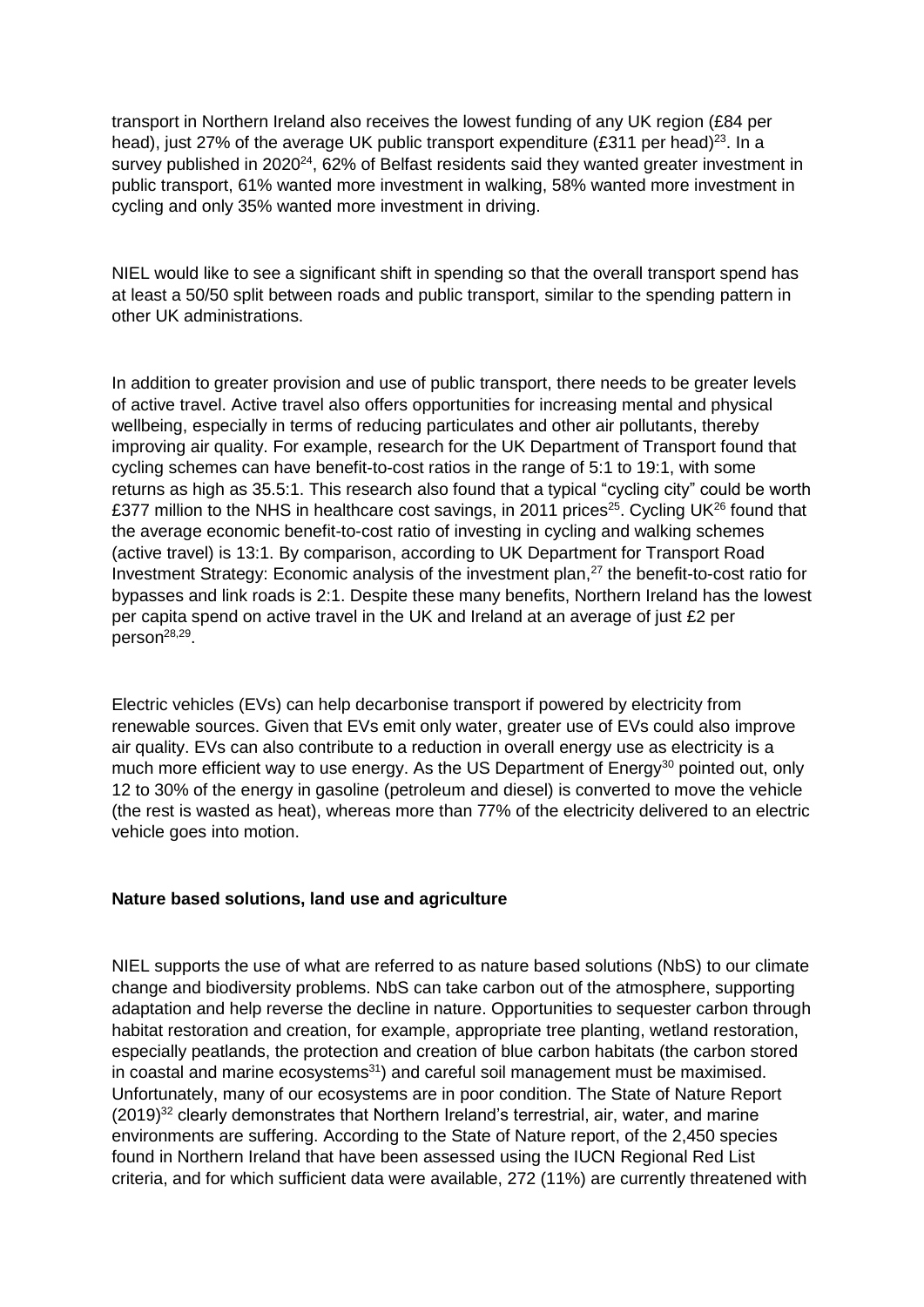extinction from Ireland as a whole. More detail on the biodiversity crisis is given in Appendix One.

In their 2020 report, the RSPB, WWF and the Nature Based Solutions Initiative<sup>33</sup> outlined how nature based solutions can deliver multiple benefits for climate change adaptation, mitigation, biodiversity, health and the economy supporting affair and resilient economic recovery from the Covid-19 crisis with significant potential for creating green jobs. In that report, the RSPB, WWF and the Nature Based Solutions Initiative made five key recommendations to deliver those benefits:

- 1. Nature based solutions for climate change adaptation should be integrated with other policy areas, to unlock synergies and avoid adverse effects.
- 2. Policy support should explicitly recognize the need for a landscape approach involving a diverse portfolio of nature based solutions across different habitats.
- 3. Nature based solutions should be carefully designed and implemented through a bottom-up and participatory approach involving multiple stakeholders.
- 4. Nature based solutions should be planned to deliver measurable benefits for biodiversity through enhancing the health, diversity and connectivity of ecosystems and their habitats and species.
- 5. Adaptation policy should set well-defined time-bound objectives and build capacity to effectively monitor nature based solutions outcomes over the long term.

In its 2020 Progress report to Parliament $34$  the CCC recommended landscape-scale change across the UK including tree planting, peatland restoration, green spaces and other green infrastructure that addresses carbon, adaptation and other co-benefits (e.g. flooding, biodiversity, air and water quality). Research by ORNI<sup>35</sup> has highlighted the clear link between enjoying outdoor spaces and good mental and physical health with 73% of respondents stating the primary motivation for visiting the outdoors was 'to get some exercise' and/or 'for health and fitness'. In addition, 86% of those participants reported that visits to the outdoors made them feel calm and relaxed and/or refreshed and revitalised and 32% felt closer to nature following visits to the outdoors. Restoring parks, urban tree planting, and supporting the green roof and sustainable drainage industries can help to bolster the UK's slow-growing adaptation services sector.

According to NISRA's Northern Ireland Greenhouse Gas Emissions 2018 report<sup>36</sup> in 2018 agriculture was responsible for 27% of NI's GHG emissions making it the largest emitting sector of NI GHGs. In fact, NI is the only UK region where the land use change sector acts as a net emitter of GHGs rather than a sink.<sup>37</sup>

The anticipated inclusion of emissions from degraded peatland in the UK emissions inventory could add around 9% to Northern Ireland's total emissions and this highlights the need to address land use and land use management in NI for the long term benefit of the climate as a matter of urgency. Farmers and land managers should be supported and incentivised to protect, enhance and create natural habitats on their farms as a priority, as part of a just transition.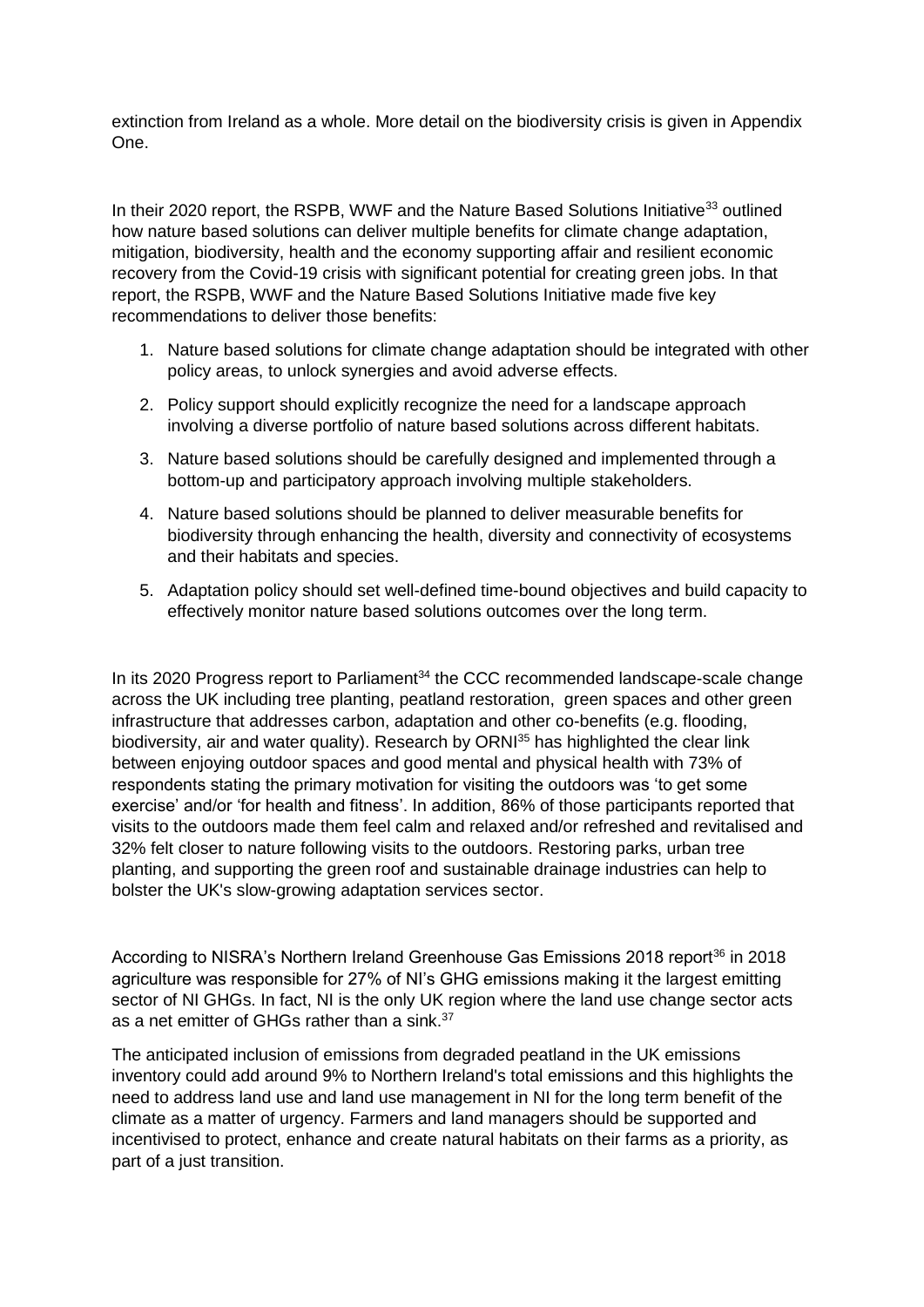The CCC Sixth carbon report<sup>38</sup> outlines some of the main policies for reducing emissions from land use and agriculture and these include a change in diet (i.e. reducing consumption of meat) which in turn would facilitate further changes in land use if less meat is being produced, and those changes in land use include afforestation, restoring and protecting peatlands and growing energy crops. According to the CCC around 9% of agricultural land will be needed for actions to reduce emissions and sequester carbon by 2035 with 21% needed by 2050. The CCC also recommends the adoption of low-carbon farming practices and reduced fossil fuel use in agriculture<sup>39</sup>. As the CCC Sixth Carbon Budget highlights, forest coverage in NI is around 8% compared to the UK average of 13%<sup>40</sup> so this is another example of where NI lags behind the other administrations in the UK and where there is a lot of room for improvement. However, NIEL would like to emphasise that tree planting must be undertaken in the right place e.g. not on peatlands or in other unwooded areas of high nature value and that locally grown and sourced, native stock must be used as much as possible.

It is important to account for the statement by the CCC in the Sixth Carbon Budget report<sup>41</sup> (page 171) that the GHG impacts of less intensive farming or agro-ecology options are not included in the CCC scenarios

"due to the lack of robust evidence on the abatement potential". This means, in effect that the estimates for GHG reductions from agriculture are incomplete and underestimates and it highlights the need for further research on the subject.

While the NI Climate Change Bill has sparked considerable debate in relation to the scale of changes required in the agricultural sector, some sections of the agricultural community have voiced support for the bill, including the Nature Friendly Farming Network (NFFN) and Farmers for Action<sup>42</sup>. Similarly, the NFU has committed to net zero by 2040<sup>43</sup> and it seems highly unlikely the NFU would do so if that was going to decimate the farming sector in England and Wales.

NIEL believes that it is important that as NI moves to a net zero economy, all sectors are appropriately supported as part of a just transition, which is explored in more detail later in this paper.

#### **Invest in a low carbon economy**

The CCC has been clear on the significant economic benefits that can be created by achieving net zero GHG emissions. The CCC found<sup>44</sup> that

"the net costs of the transition to net zero by 2050 (including upfront investment, ongoing running costs and costs of financing) will be less than 1% of GDP over the entirety of 2020- 2050, lower than we concluded in our 2019 Net Zero report."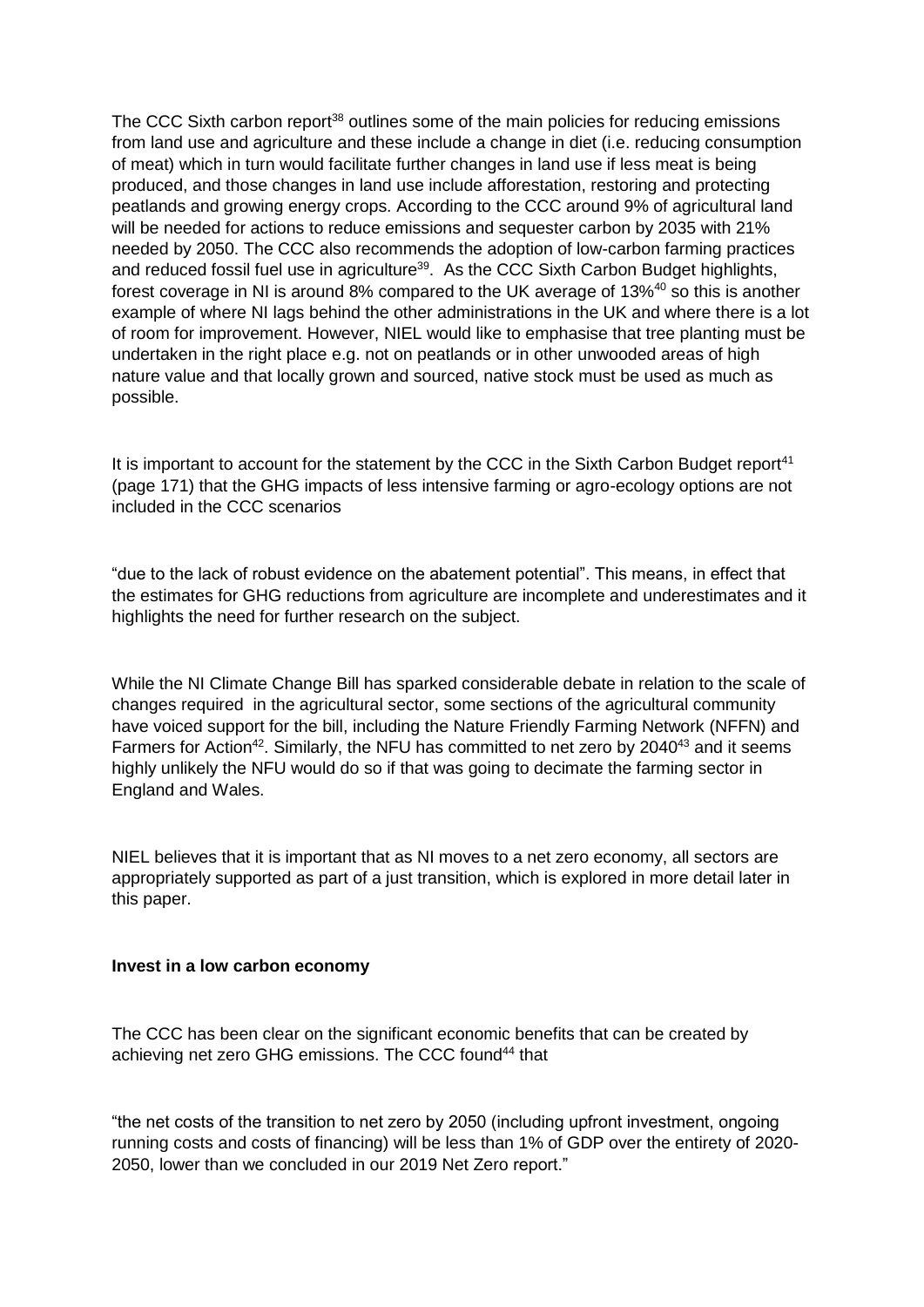Modelling commissioned for the CCC Sixth Carbon Budget report<sup>45</sup> suggests achieving net zero in the UK will give a boost to UK GDP growing to around 2% of GDP by 2030, with an accompanying boost to employment of around 1%. According to this analysis the GDP boost will continue growing after 2030 before levelling off at around a 3% boost by 2050. The CCC goes on to say $46$  that considering the various economic models and evaluations, the investment programme for achieving net zero set out in section 2 of the Sixth Carbon Budget report

"can provide a significant economic boost in the coming years and support the UK's economic recovery."

Wholescale economic analysis has not yet been carried out as to the potential economic benefits of a net zero Northern Ireland but it is clear that moving to a net zero carbon economy also offers massive potential economic benefits.

As the AERA Minister has said in the Foreword to the DAERA climate change bill discussion document<sup>47</sup>

"tackling climate change should be viewed not just as an environmental challenge, but also as an economic opportunity".

We know that investing in a green economy and zero carbon options can also save money in the long term. The CCC said in its Sixth Carbon Budget report (page 261) that

"Around half of the measures to reduce emissions are expected to be cost saving by 2050, primarily decarbonising electricity and surface transport."

We also know that there will be costs if we do not act, and those costs are projected to be much higher than the costs of investing in a green, low/zero carbon economy. DAERA summed up the implications arising from any delay in cutting GHG emissions when it said in the Discussion Document on a NI Climate Change Bill<sup>48</sup>

"the rate at which we reduce our GHG emissions is at least as important as emissions levels at specific points in time. Consequently, the later cuts are made, the greater they must be to achieve the same long-term goal, and so they will be more expensive to implement;"

A number of scientific studies suggest a  $2^{\circ}$ C temperature could cost 15% of GDP, a  $3^{\circ}$ C rise 25% of GDP, and 4°C could cut over 30% from GDP<sup>49</sup>. The Stern Review estimated the costs of inaction at 5% of GDP per year rising to as much as 20% a year $50$ . It is clear that inaction will cost more than action.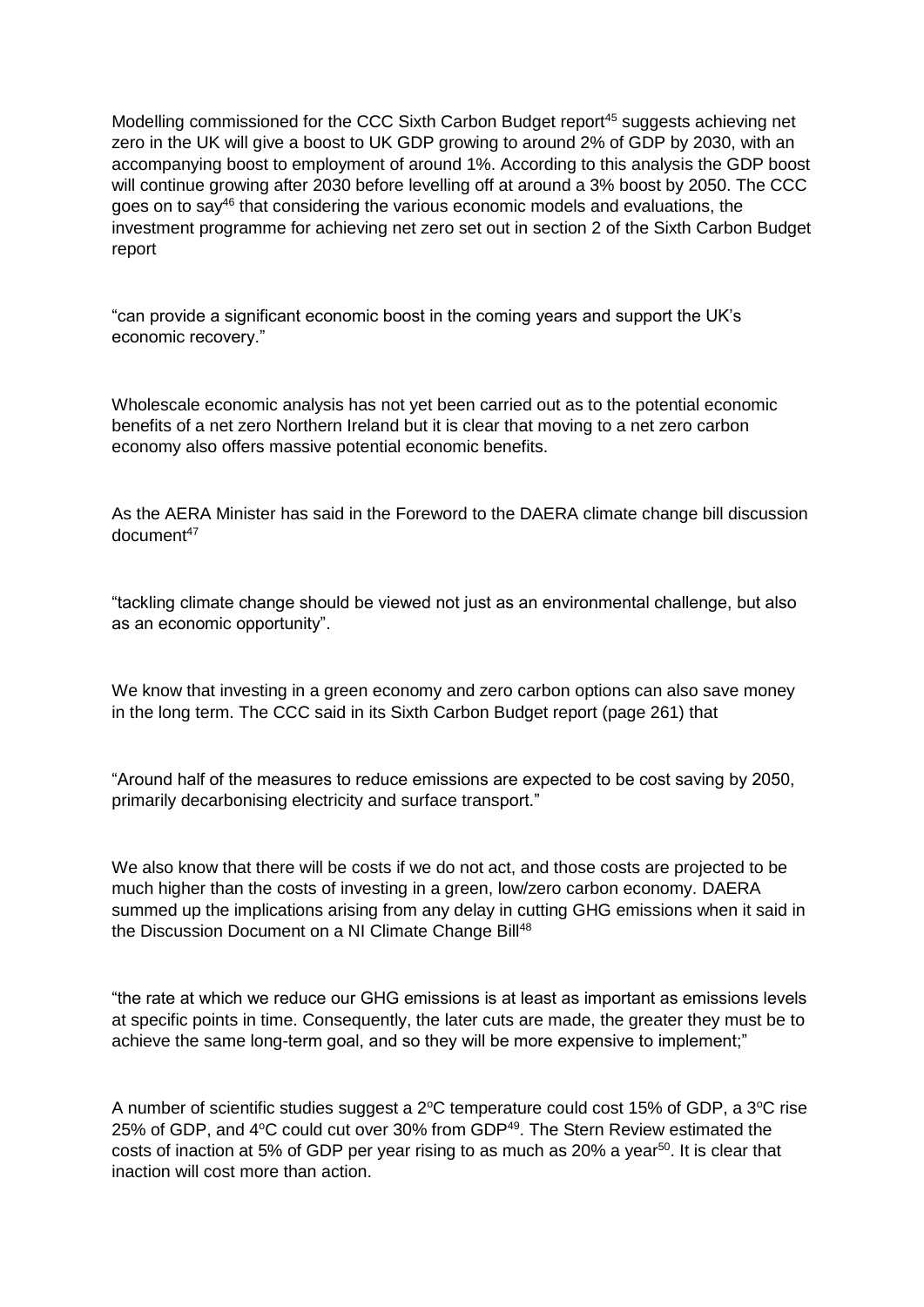The CCC provided further detail on the financial implications of net zero in a letter to Minister Poots dated 1<sup>st</sup> April<sup>51</sup> when it said the following:

"A slower path to decarbonisation in Northern Ireland would bring large-scale risks that would be difficult to manage"

"In addition to green recovery opportunities and the investment requirements and operational savings, there is overwhelming evidence that reducing greenhouse gas emissions will be beneficial to public health in Northern Ireland."

"Business models that are not compatible with a Net Zero future are increasingly risky."

"Our scenarios require that almost all new purchases and investments in Northern Ireland are in zero-carbon solutions by 2030 or soon after, and virtually all technology in Northern Ireland is zero-carbon by 2050."

"We are not therefore able precisely to calculate the costs of Northern Ireland reaching Net Zero"

One of the most effective drivers for mitigating climate change in Northern Ireland is to set the right policies. This notion is supported by the findings of a 2011 report by the London School of Economics<sup>52</sup> which concluded:

"credible long-term policy signals could leverage finance and unlock private investment in renewable energy, smart networks and communities, energy efficiency and low carbon vehicles on a great scale".

The report argued that as regards investment in low-carbon technologies

"The issue is a lack of confidence to invest rather than a lack of liquidity."

NIEL believes the best long term policy signal would be to introduce an ambitious NI Climate Change Act.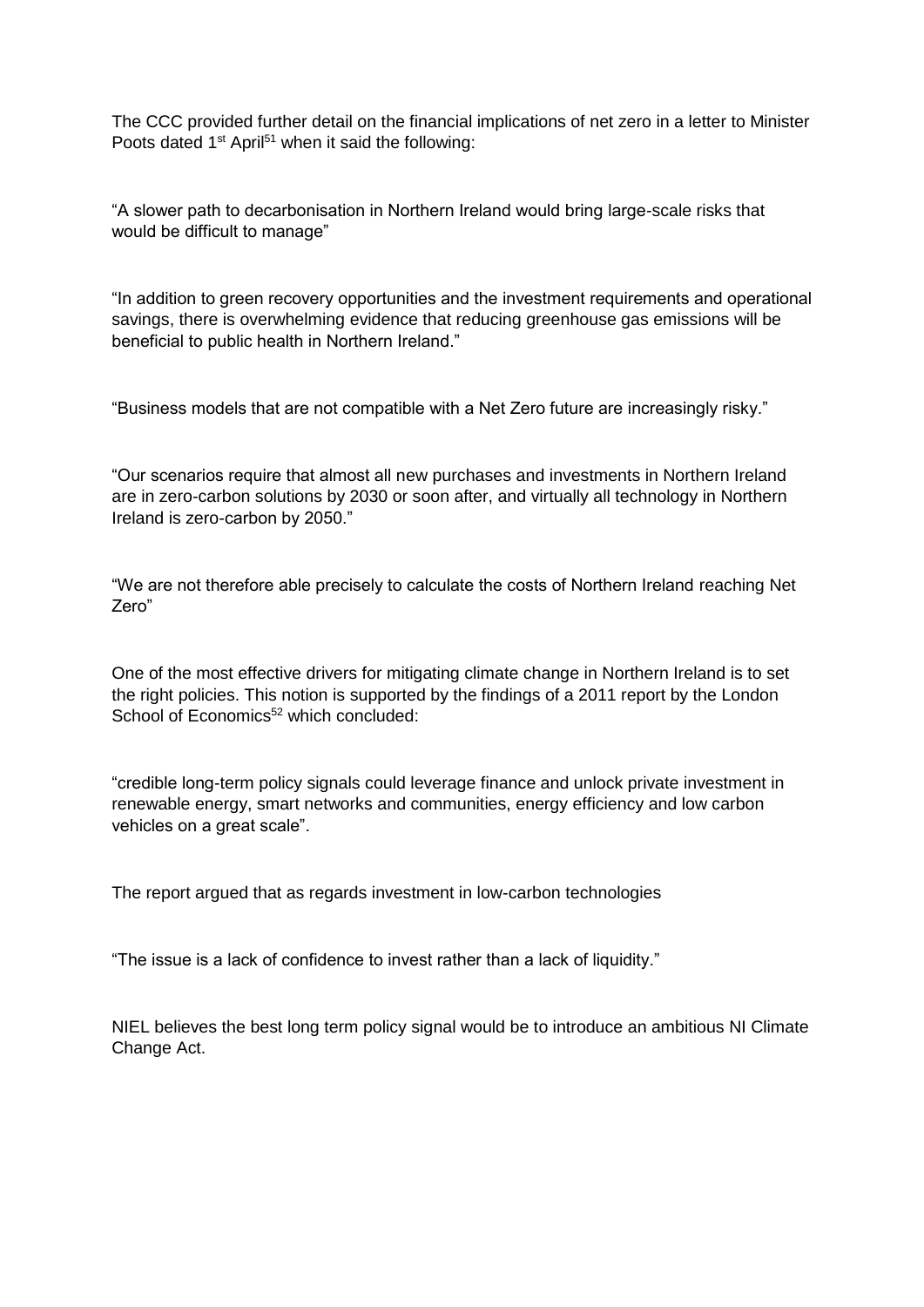# **Establishing a legally binding net-zero carbon target for Northern Ireland;**

It is important to remember that the PMB submitted to the Assembly on 22<sup>nd</sup> March 2021 is a framework bill with important over-arching clauses and proposals as to how we in NI ensure we play our part in response to the climate emergency. As a framework bill, specific policy decisions are not provided at this stage but will be included within the CAPs required as part of the bill and following public consultation and NI Assembly and Executive debate and approval.

Despite the UK developing climate change legislation in 2008 and again in 2019 which applies to Northern Ireland, the relevant areas of responsibility are devolved to the NI Assembly, so there is no mechanism by which the targets of the UK Act can be enforced. A Northern Ireland Climate Change Act could close this legislative gap and NIEL believes such an act is essential. Since the introduction of the UK Climate Change Act in 2008, greenhouse gas emissions fell by 9% in NI (2008-2016), compared to a 27% fall for the whole of the UK, this suggests that we need more than a voluntary contribution from NI.

The UK Climate Change Committee (CCC) has stated that as regards the UK Government's 2019 amendment which set the net zero by 2050 target "was based on advice from the CCC's 2019 report, 'Net Zero – The UK's contribution to stopping global warming'"

It is important to remember that in its Sixth Carbon Budget report, the CCC developed five different scenarios, only one of which, the Balanced Pathway, involved a reduction in GHG emissions in Northern Ireland of **at least** 82% by 2050. According to the CCC, the figure of GHG reductions of at least 82% is a minimum i.e. a floor and not a ceiling. The CCC said in the Sixth Carbon Budget<sup>53</sup> and again in Lord Deben's letter to Minister Poots dated 1<sup>st</sup> April

*"*While our Balanced Pathway is the basis for our recommended budget it is not intended to be *prescriptive.* Rather it is *illustrative* of what a broadly sensible path based on moderate assumptions would look like."

Also the suggested reduction in GHGs of at least 82% is a recommendation which can be tightened. As the CCC said in its letter to Minister Poots dated 1<sup>st</sup> April 2021,

"Northern Ireland's climate legislation should allow emissions reductions to go beyond our current assessment by requiring at least an 82% reduction, and should contain clear provisions to tighten the target if there is evidence to support such a decision. We have already seen similar provisions used to increase climate targets for the UK, Scotland and Wales since 2019."

It is important to remember that the AERA Minister asked the CCC to provide advice on NI's fair contribution to the UK Net Zero target. The CCC was not asked to advise on if and how NI could reach net Zero carbon by 2050 or earlier so the CCC recommendation must be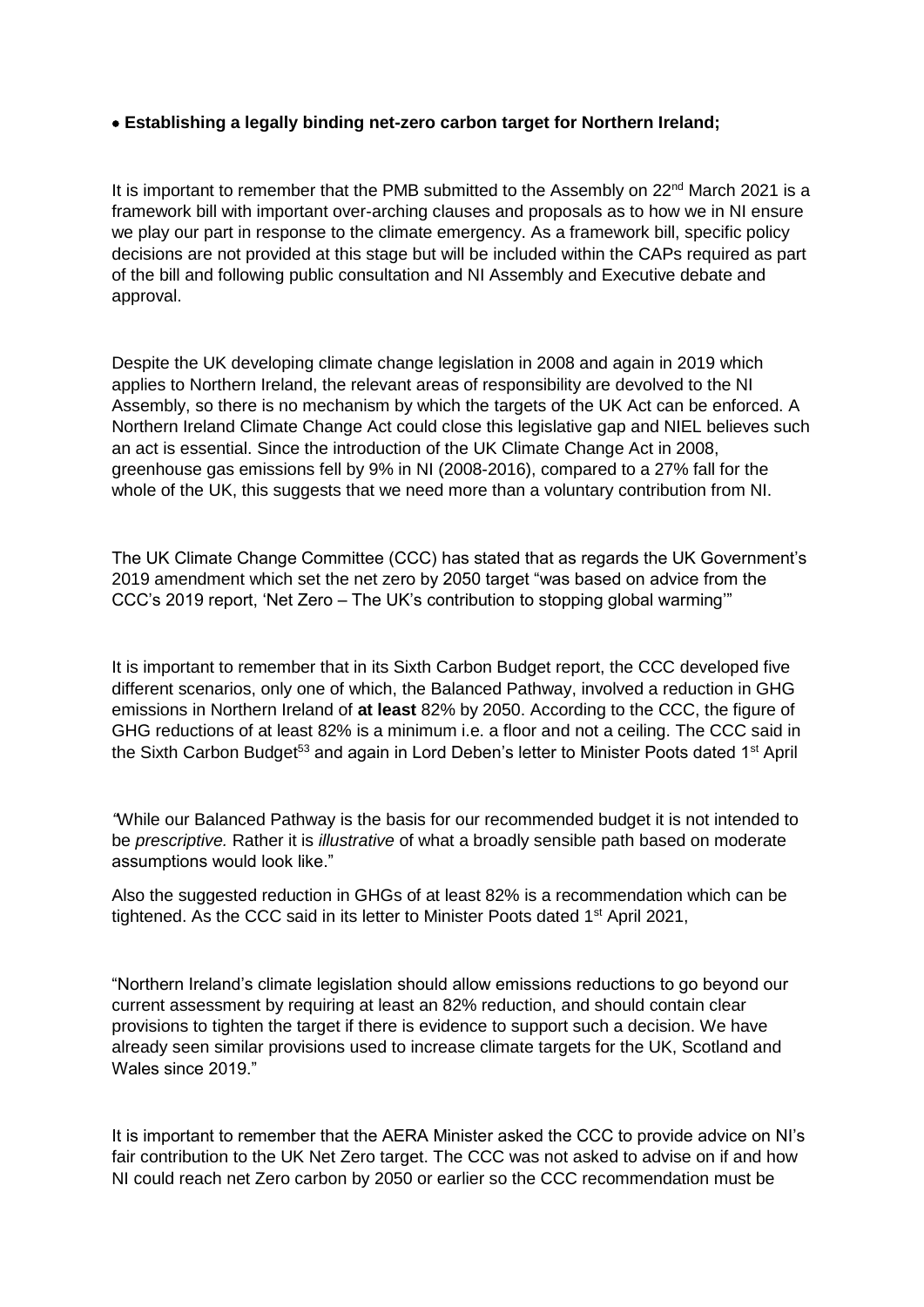considered in that context. However, the UK Climate Change Committee (CCC) also said on page 230 of the Sixth Carbon Budget report<sup>54</sup>,

"there is no purely technical reason why net zero is not possible in Northern Ireland".

It has been pointed out, especially by some opponents of the PMB, that the CCC said in its letter to Minister Poots dated 1<sup>st</sup> April 2021<sup>55</sup>, that

# "At this time, **our assessment is that a Net Zero target covering all GHGs cannot credibly be set for Northern Ireland**."

However, this statement must be considered in the context of the statement by the CCC in its 2019 report "The UKs contribution to stopping global warming"<sup>56</sup> (on page 11) that

# "**A net-zero GHG target is not credible unless policy is ramped up significantly."**

It is also essential that NI has a target for net zero for all GHGs. The CCC made this clear in its 2019 report on Net Zero,<sup>57</sup> when it stated that all GHGs from all sectors need to be eliminated as part of the UK net zero target. The CCC stated on page 17 of its 2019 report

# **"Within the UK, a 100% all-GHG target sends a clear signal that all greenhouse gases matter and all need to be reduced. No sources of emissions can qualify for special treatment. All emissions from all sectors must be eliminated or offset with removals."**

There is also a need for the role of adaptation to be strengthened in the Bill, in particular, a need for better definition and integration of adaptation and resilience throughout the Climate Change Bill, strengthening of adaptation reporting measures for both public sector and civil society and capacity Building and development of expertise on climate in public bodies and organisations across NI. NIEL would refer the Committee to Climate NI for further information on climate adaptation.

According to an assessment<sup>a</sup> by the London School of Economics<sup>58</sup> published in December 2019, more than 170 countries have national policies on adaptation to manage the risks of climate change impact. Two-thirds of the 100 countries have mandated that further adaptation planning be undertaken by national government ministries and/or local governments.

**.** 

<sup>a</sup> This assessment by LSE involved a review of 658 national climate change adaptation laws and policies in the Grantham Research Institute's Climate Change Laws of the World database, which covers all countries (and 1,811 laws and policies in total).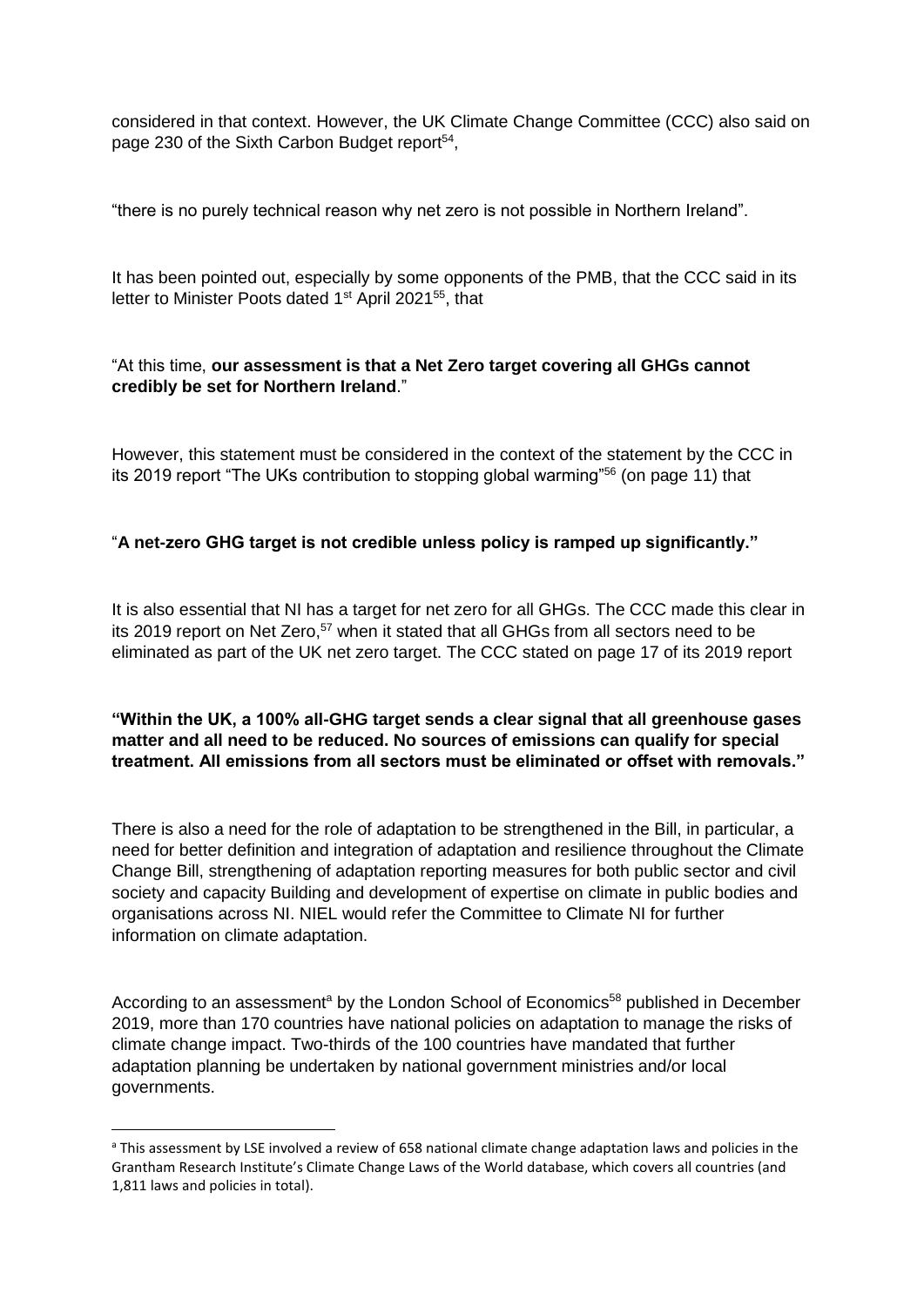#### **Just transition**

Ensuring a just transition is a key component of reaching net zero as it is essential that the move to a net zero carbon economy managed in a way that respects worker rights and is achieved with the help and input of employers and employees to ensure the positive economic opportunities are maximised. In relation to a just transition, the CCC said in  $2019^{59}$ ,

"The transition, including for workers and energy bill payers, must be fair, and perceived to be fair. Government should develop the necessary frameworks to ensure this. An early priority must be to review the plan for funding and the distribution of costs for businesses, households and the Exchequer."

NIEL believes that NI could and should adopt an approach similar to that taken in Scotland. The Scottish Government established the Scottish Just Transition Commission<sup>60</sup> in 2019 to advise on a net-zero economy that is fair for all. The Scottish principles for a just transition state that action to reduce net greenhouse gas emissions should: support environmentally and socially sustainable jobs; support low-carbon investment and infrastructure; create decent, fair and high-value work in a way which does not negatively affect the current workforce and overall economy and contribute to resource efficient and sustainable economic approaches which help to address inequality and poverty. The NI PMB facilitates a just transition and requires that sectoral plans must support: job/job growth; net-zero carbon investment and infrastructure; create work, reduce inequality, poverty, social deprivation. These are referred to in the Explanatory Financial Memorandum (EFM) that accompanied the draft bill as "just transition principles".

# **Providing for the establishment and powers of a Northern Ireland Climate Commissioner and Northern Ireland Climate Office**

The cross-party Climate Change Bill provides for the establishment of a NI Climate Commissioner and a NI Climate office. The Climate Commissioner will have two primary functions. The first is to monitor the implementation of the Act, including the Climate Action Plans (CAPs), and to lay annual reports on this in the Assembly. The second is to review the working of the Act more generally and to make recommendations considered necessary to achieve the overriding climate objective. The Commissioner will, therefore, provide a vital source of independent scrutiny of and advice on Northern Ireland's action on climate change. The Climate Change Response (Zero Carbon) Amendment Act 2019 in New Zealand<sup>61</sup> also establishes a Climate Commission, which, like the Climate Commission proposed by the NI PMB, has an advisory role and monitoring and reporting responsibilities.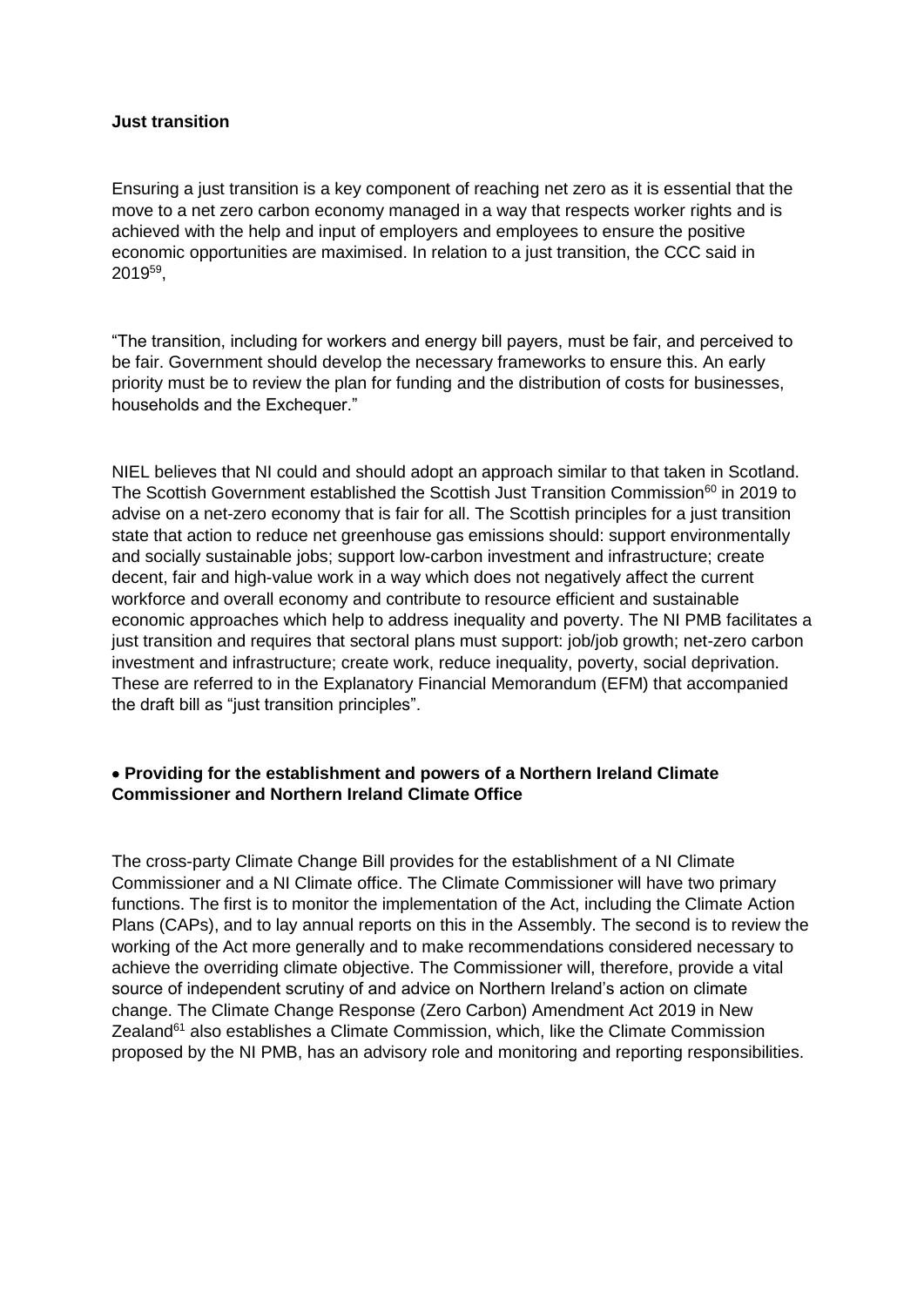#### **Guaranteeing existing environmental and climate protections**

The PMB aims to secure current climate and environmental protections by ensuring the environmental laws that applied as of the end of December 2020 will continue to apply in NI and can not be weakened. Despite calls to ensure the non-regression of environmental standards and protections<sup>62</sup> there has yet to be a binding commitment made by the NI Executive or Assembly. We believe that the Climate Change Bill provides an opportunity to secure this commitment and ensure that Northern Ireland acts to mitigate climate change.

# **Additional comments**

# **Fairness**

 $\overline{\phantom{a}}$ 

The point about NI doing its fair share is important and not just in a UK context but in a global context. According to NISRA<sup>63</sup> in 2018, NI's GHG emissions were 19.4 MtCO<sub>2</sub>e<sup>b</sup>. According to the World Resources Institute<sup>64</sup> this is almost the same as the 19.6 MtCO<sub>2</sub>e emitted in 2018 in Ghana<sup>65</sup> which has a population of 28 million. In other words, in 2018, the 1.8 million people in NI had only a slightly smaller GHG emissions footprint than the 28 million people in Ghana<sup>66</sup>. Ni's emissions in 2018 were also higher than the 4.13 million people in Croatia who emitted 18.21 MtCO<sub>2</sub>e<sup>67</sup>, almost double the 9.84 MtCO<sub>2</sub>e<sup>68</sup> emitted by the 2.8 million people in Albania and more than double the 9.3 MtCO<sub>2</sub>e<sup>69</sup> emitted by the 15 million people in Tajikistan in 2018<sup>70</sup>. Therefore, in the global context of fairness NIEL would argue that NI can not sit back and claim it is unfair to expect NI to reduce its emissions to net zero when NI has for a long time had much higher GHG emissions than many other countries, even those with greater populations.

This is even more clearly demonstrated when the per capita GHG emissions of countries (the average amount of GHGs emitted per person) are considered. NI's 1.8 million people emitted 19.4 MtCO<sub>2</sub>e in 2018. This gives NI a per capita emission rate in 2018 of 10.77 tonnes  $CO<sub>2</sub>e$ . Based on World Resources Institute data<sup>71</sup>, this is well above the 2018 global average of 6.45 tonnes  $CO<sub>2</sub>e$  per capita and is higher than the 2018 per capita emissions in Brazil (6.48 tonnes  $CO<sub>2</sub>e$ ), the EU (7.46 tonnes  $CO<sub>2</sub>e$ ), China (8.40 tonnes  $CO<sub>2</sub>e$ ) and is more than four times the per capita emissions in India (2.47 tonnes  $CO<sub>2</sub>e$ ). NI's per capita GHG emissions in 2018 were 40% higher than the UK had in 2019, 7.70 tonnes of  $CO<sub>2</sub>e$ . Overall, based on a global ranking of countries by per capita GHG emissions in 2018<sup>72</sup> NI would then be ranked  $13<sup>th</sup>$  in the world. The disproportionately high level of GHG emissions per person in NI places on onus on us to set our ambitions for reaching net zero as high as possible as quickly as possible and in the interest of fairness, earlier than most other countries.

 $b$  MtCO<sub>2</sub> e is megatonnes (million tonnes) (Mt) of Carbon Dioxide (CO<sub>2</sub>) equivalent (e). It is a way of expressing the Global Warming Potential (GWP) of a number of greenhouse gases. The larger the GWP, the more that a given gas warms the Earth compared to  $CO<sub>2</sub>$  over that time period (CO<sub>2</sub> has a GWP of 1). Methane (CH<sub>4</sub>) has a GWP of 28–36 over 100 years. This means that one million tonnes of CH<sup>4</sup> will have the same (equivalent) warming effect as 28 to 36 million tonnes of CO<sub>2</sub> so 1 tonne of CH<sub>4</sub> equals 28-36 MtCO<sub>2</sub>e over 100 years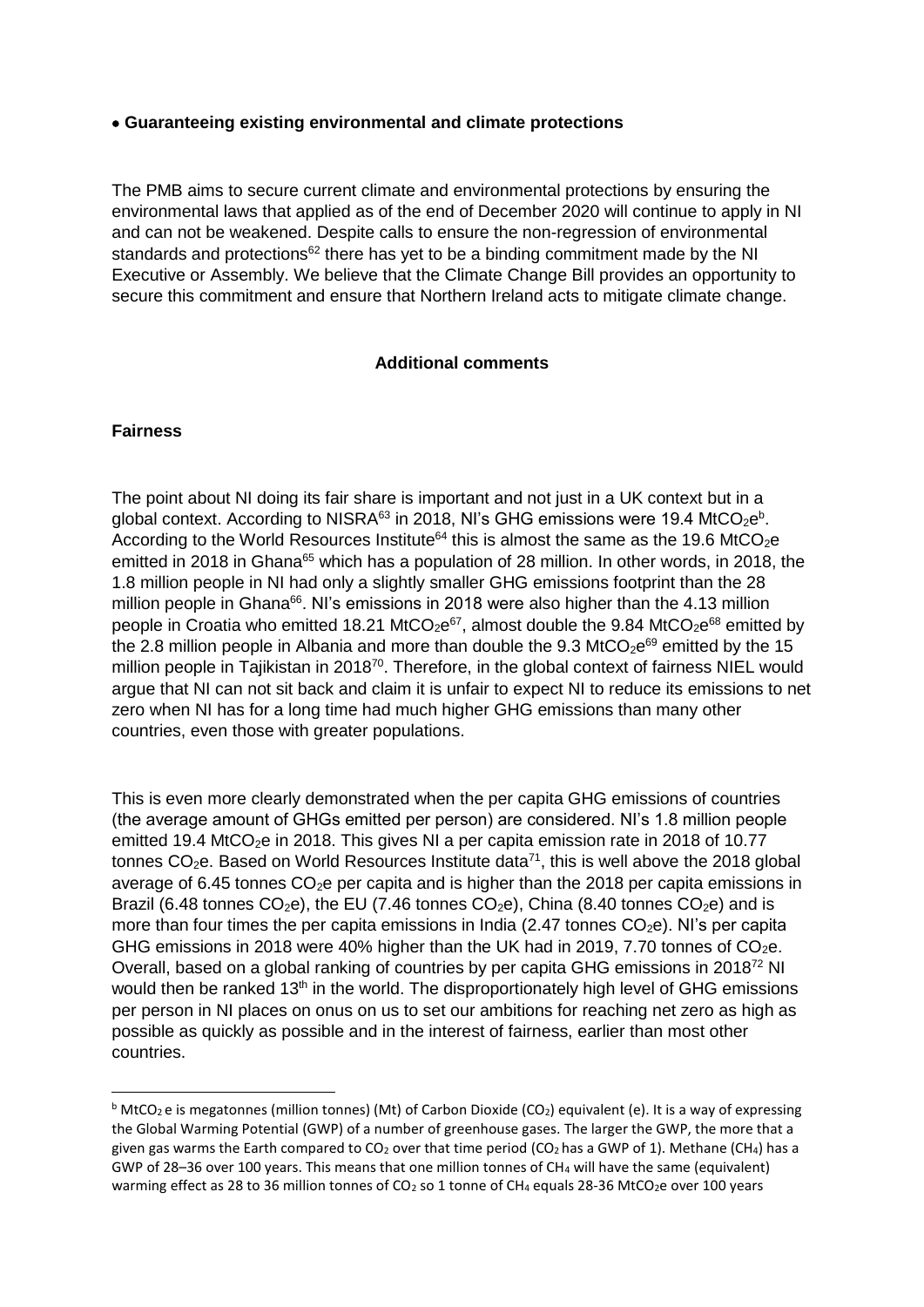# **Overcoming challenges with positivity, innovation, determination and co-operation**

There are occasions when the world has been faced with what seemed to be an insurmountable global problem, but with positivity, innovation, determination and cooperation those problems have been overcome. One such example is the eradication of smallpox. Evidence suggests that smallpox has existed for at least  $3,000$  years<sup>73</sup>. It has been estimated that around 300 million people died from smallpox during the 20th century<sup>74</sup>. In 1959, the World Health Organization (WHO) started a plan to rid the world of smallpox. This was a massive effort and required global co-operation particularly in relation to case surveillance and vaccination campaigns but also in terms of the production of a freeze dried vaccine and a bifurcated needle (a small light two pronged needle which was a cost effective alternative to the unreliable jet injector that had been previously been used)<sup>75</sup>. According to the Lancet<sup>76</sup>

"the backbone of the effort was decentralised regional and national programme leadership and management. Problem-oriented research underpinned these actions, solving obstacles as they arose."

In 1978, the last death of a person due to smallpox occurred. Almost two centuries after William Jenner tried to protect people from smallpox by vaccination and less than 20 years after the WHO started an ambitious plan to rid the world of smallpox, the global eradication of smallpox was certified in December 1979 and subsequently endorsed by the 33rd World Health Assembly in May 1980<sup>77</sup> marking what many people consider to be the biggest achievement in international public health<sup>78</sup>.

The Lancet<sup>79</sup> quoted Donald A Henderson who led the WHO campaign against smallpox as saying

"Extraordinary achievements are possible when countries throughout the world pursue common goals within the structure provided by an international organisation. WHO played this role in the eradication of smallpox."

If we collectively approach the challenge presented by climate change with the same level of positivity, innovation, determination and co-operation that was applied to the eradication of smallpox, I would be confident we can once again achieve something extraordinary.

-ENDS-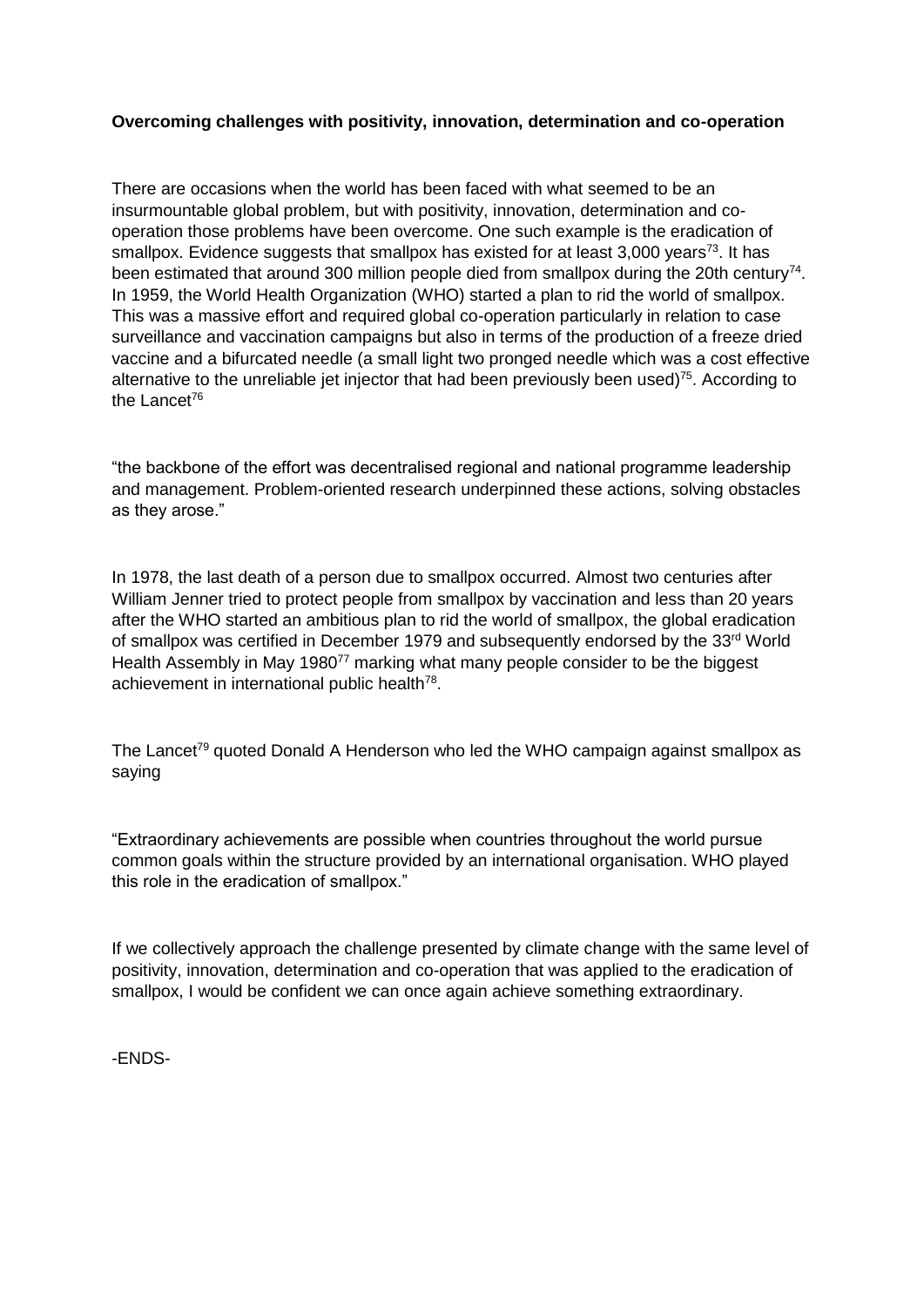# **APPENDIX ONE**

#### **Background - why do we need a Climate Change Bill for Northern Ireland?**

There is a mountain of scientific evidence that our climate is changing, with wide-ranging risks and consequences for our society, economy and environment. The evidence is clear that in order to end our contribution to climate change we need to reduce our emissions to net zero as soon as possible. Northern Ireland is the only part of the UK and Ireland that does not have its own specific climate legislation. Legislation with ambitious targets is needed in order to drive action necessary to tackle the climate crisis.

The UK Met Office<sup>80</sup> defines climate change as 'a large-scale, long-term shift in the planet's weather patterns and average temperatures', changes illustrated by the World Meteorological Organisation (WMO) which found that the average global temperature in 2020 was about 14.9°C, which is 1.2 ( $\pm$  0.1)°C above the pre-industrial (1850-1900) level<sup>81</sup>. The UK Met Office also found that the average global temperature for 2020 as a whole was 1.28 (±0.08)°C above pre-industrial levels, taken as the average over the period 1850-1900<sup>82</sup>. The "exceptional heat" of 2020, as the WMO described it<sup>83</sup>, meant it was one of the three warmest years on record and almost matched the temperatures of the hottest year on record, 2016, despite the cooling La Nina conditions which existed towards the end of 2020 which typically suppress global temperatures<sup>84</sup>. Considering global temperatures in 2016 were also elevated by El Niño conditions which can increase global temperatures by around +0.2°C<sup>85</sup>, WMO Secretary-General Professor Petteri Taalas, the former Director General of the Finnish Meteorological Institute<sup>86</sup> said

"It is remarkable that temperatures in 2020 were virtually on a par with 2016, when we saw one of the strongest El Niño warming events on record. This is a clear indication that the global signal from human-induced climate change is now as powerful as the force of nature,"

According to the WMO<sup>87</sup> State of the Global Climate 2020 report, the past six years, including 2020, have been the six warmest years on record. Amongst many other weather related records set last year, on 20 June 2020, temperatures reached 38.0°C at Verkhoyansk, Russian Federation, the highest recorded temperature anywhere north of the Arctic Circle. According to the US National Oceanic and Atmospheric Administration (NOAA), 2020 was also the 44th consecutive year (since 1977) with global land and ocean temperatures, at least nominally, above the 20th-century average<sup>88</sup>. According to NOAA, in 2020, the annual average temperature in Europe and Asia was more than 2.0°C above the 20<sup>th</sup> Century average for the first time<sup>89</sup>. 2019 had been the second warmest year ever (after 2016) until 2020 turned out to be even warmer $90$ . According to the Met Office, the ten warmest years globally are (in order with the warmest first) 2016, 2020, 2019, 2017, 2015, 2018, 2010, 2014, 2013 and 2012<sup>91</sup>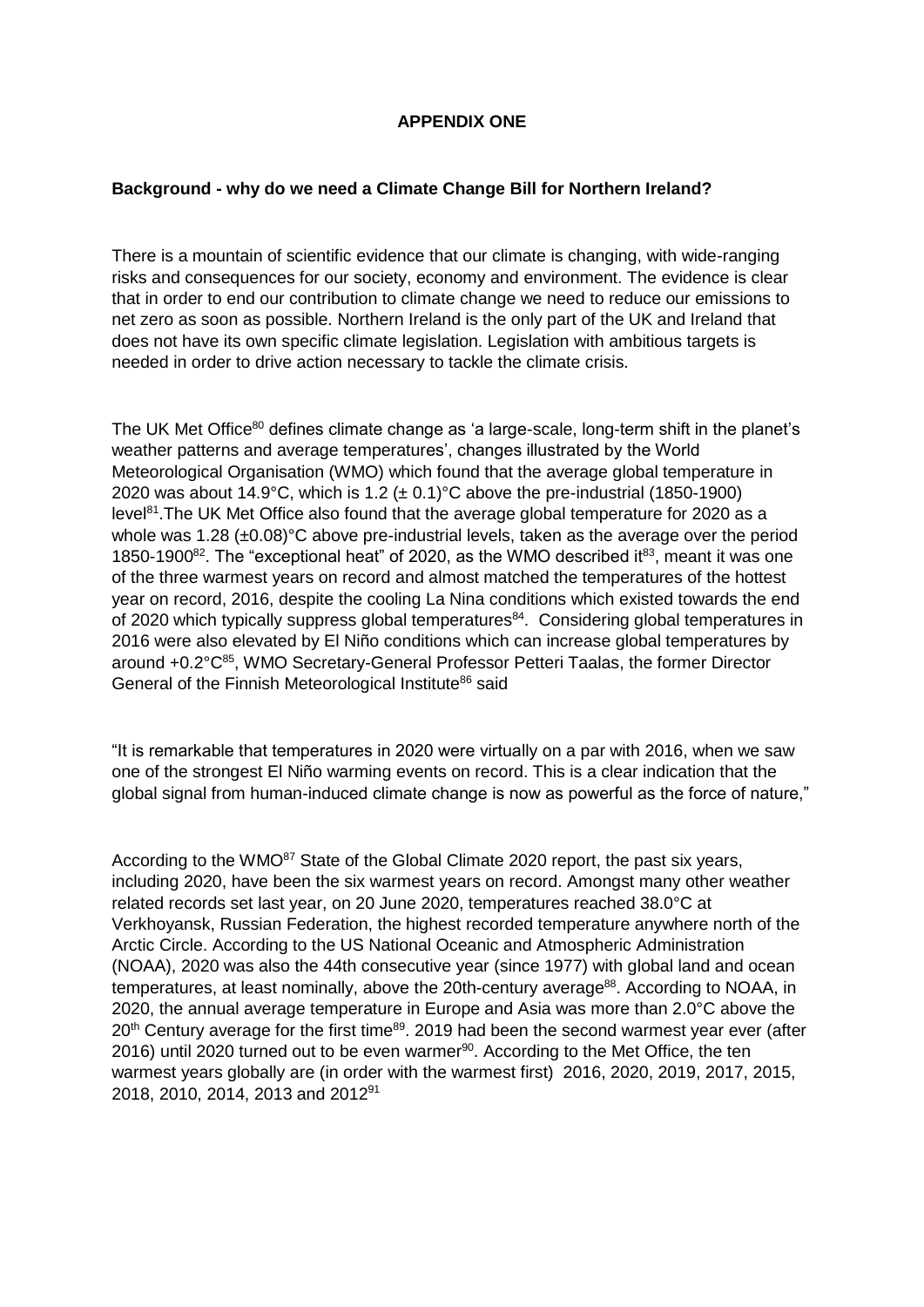According to NOAA, the annual global land and ocean temperature has increased at an average rate of 0.08°C per decade since 1880. However, since 1981 the average rate of increase is more than twice that rate at 0.18°C<sup>92</sup>. On the basis that the WMO and UK Met Office found that the average global temperature in 2020 was on average 1.2 ( $\pm$  0.1)<sup>o</sup>C to 1.28 (±0.08)°C above the average, if the post 1980 rate of increase persists, by 2040 global temperatures would be between 1.46 $\degree$ C and 1.72 $\degree$ C above the global average. This is at or beyond the target of the Paris Agreement to ensure global average temperature rise is less than 1.5 $\degree$ C above the pre-industrial average. However, if the 2020 temperature was 1.36 $\degree$ C above the global average, which is the upper limit of the Met Office's calculations, then with 0.18 $^{\circ}$ C temperature rise per decade, the world would pass the 1.5 $^{\circ}$ C threshold by 2030 (reaching  $1.54^{\circ}$ C). NIEL contends that it is therefore clear that we must urgently and drastically reduce the levels of greenhouse gases (GHGs) emitted, especially Carbon Dioxide  $(CO<sub>2</sub>)$  which is produced by burning fossil fuels and is often described as the primary greenhouse gas as it is responsible for around three quarters of GHG emissions $93$ . For example, the UK Department for Business, Energy & Industrial Strategy describes  $CO<sub>2</sub>$  as the main greenhouse gas as it accounts for 81% of total UK greenhouse gas emissions in  $2019<sup>94</sup>$  and the US EPA describes  $CO<sub>2</sub>$  in the same way as it accounts for about 80% of all U.S. greenhouse gas emissions from human activities<sup>95</sup>.

According to the UN Intergovernmental Panel on Climate Change<sup>96</sup> (IPCC) 2018 Special Report on global warming of 1.5 $^{\circ}$ C<sup>97</sup>, in model pathways with no or limited overshoot<sup>c</sup> of 1.5 $^{\circ}$ C, global net anthropogenic CO<sub>2</sub> emissions decline by about 45% from 2010 levels by 2030 (40–60% interquartile range), reaching net zero around 2050 (2045–2055 interquartile range), (para C.1 page 12). This is the basis for the global move to setting targets for achieving net zero GHGs by 2050 or earlier. However, given the global average temperature rise of 1.2<sup>o</sup>C observed by the WMO and UK Met Office, it seems clear that we must act as urgently as we can, in line with or even beyond the upper estimates of previous recommendations. As the UN Secretary General Antonio Guterres said in the UN 'State of the Global Climate 2020' report<sup>98</sup>

"The data in this report show that the global mean temperature for 2020 was around 1.2 °C warmer than pre-industrial times, meaning that time is fast running out to meet the goals of the Paris Agreement. We need to do more, and faster, now."

There are many other impacts of climate change that are becoming apparent, including increased precipitation and flooding. For example, according to the UK Met Office<sup>99</sup>, six of the 10 wettest years in the UK series from 1862 have occurred since 1998 (2000, 2012, 1998, 2014, 2008 and 2002). The amount of rain from extremely wet days in the UK has increased by 17% in the period 2008-2017 compared to 1961-1990<sup>100</sup>. According to the Environment Agency in England, the summer floods of 2007 in England resulted in total losses at about £4 billion, of which insurable losses were reported to be about £3 billion. This was a result of at least 180,000 claims (130,000 home, 30,000 business and 20,000 motor claims) which is the equivalent of four years' normal claims totals. According to the Pitt review of the 2007 floods in England<sup>101</sup>, 55,000 properties were flooded, around 7,000

**.** 

 $c$  According to the IPCC Special Report on 1.5 $\degree$ C, '1.5 $\degree$ C limited-overshoot' means those emissions pathways limiting warming to below 1.6°C and returning to 1.5°C by 2100.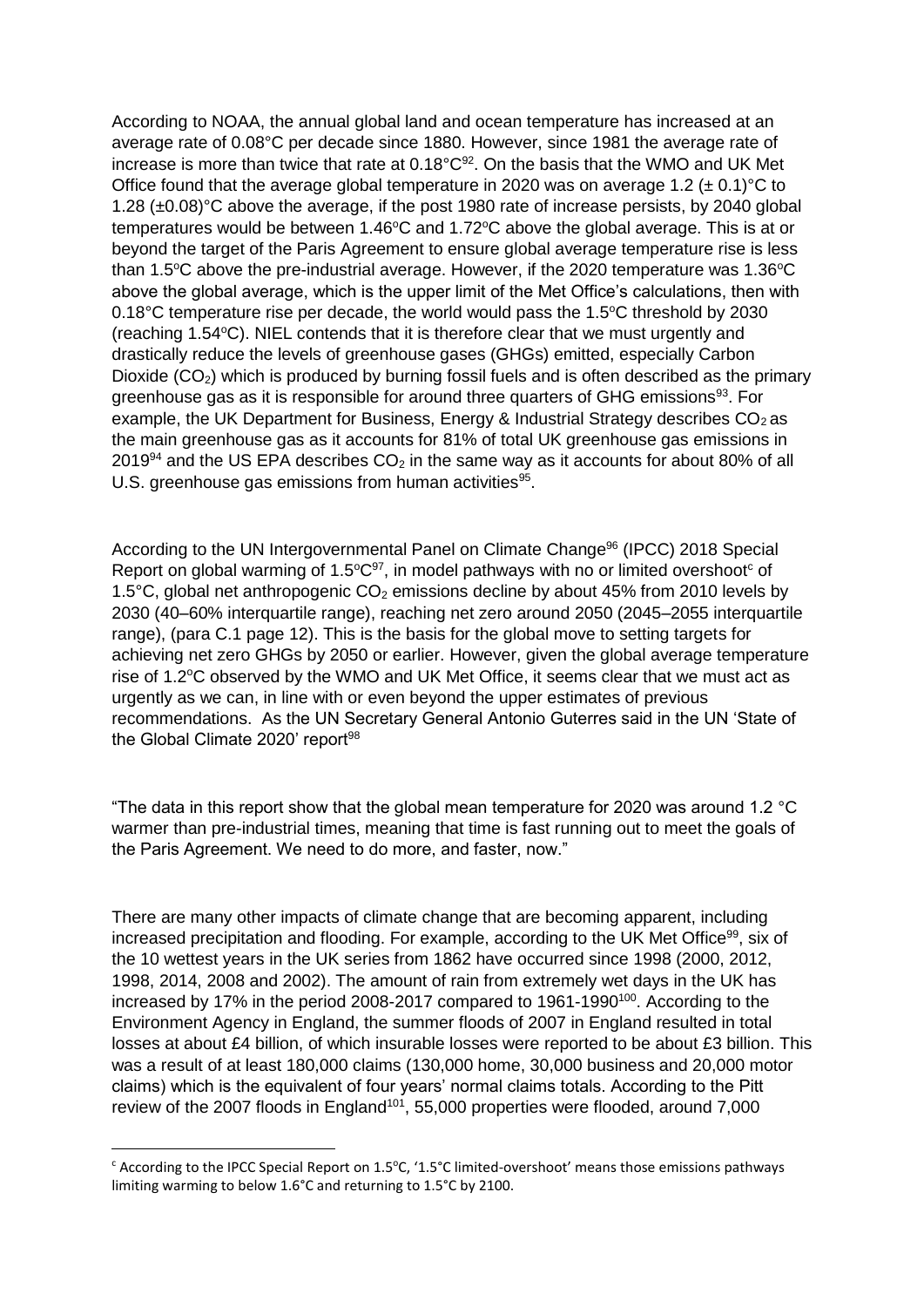people were rescued from the flood waters by the emergency services and 13 people died. According to Sir Michael Pitt, independent chair of the review,

"the floods that devastated England ranked as the most expensive in the world in 2007"

Northern Ireland has also suffered from flooding in recent years. For example, there was extensive flooding in Fermanagh 2009 when 336.8 mm of rain fell in a 41 day period and further floods in 2015 and 2016, In October 2011, Bearagh was flooded by the Cloughfin river in the second wettest October since 1910. As the NI Audit Office reported in January 2016, the water level in Lough Neagh reached its highest level in almost 100 years<sup>102</sup>. There has also been severe flooding in Belfast in 2007, 2008, 2009, 2012, 2014, 2015 and 2016<sup>103</sup> and severe floods in Derry and Tyrone in 2017<sup>104</sup> and again 2020<sup>105</sup>. On 25<sup>th</sup> August 2020 the NI Fire and Rescue Service responded to 28 flooding incidents including on Newcastle, Maghera, Draperstown and Cookstown areas.<sup>106, 107</sup> There are many other examples.

# **The climate and biodiversity crises**

We know that climate change is also having an impact on biodiversity, at a global and a local level. For example, the IPCC's Special report on  $1.5^{\circ}$ C warming<sup>108</sup> outlines, how coral reefs, for example, are projected to decline by a further 70–90% at 1.5°C warming (high confidence) with larger losses (>99%) at 2°C warming (very high confidence). This report says<sup>109</sup> "The risk of irreversible loss of many marine and coastal ecosystems increases with global warming, especially at 2°C or more (high confidence)"

Even though coral reefs occupy less than 1% of the ocean floor, around 0.2%<sup>110</sup>, they are home to more than 25% of marine life<sup>111</sup>, including the fish that provide the food – and often livelihoods – for nearly 100 million people. Coral reefs also act as barriers against the worst impacts of storms, protecting the beaches and the millions of people who live around and rely upon them. It has been estimated that coral reefs represent an economic value to the world of \$36 billion per year, and support over 70 million trips annually, making these fragile and beautiful organisms a powerful engine of coastal and marine tourism $112$ .

Peer reviewed evidence on climate change<sup>113</sup> and biodiversity<sup>114</sup> shows that the nature and climate emergencies are inextricably linked. It is therefore essential that we pursue an integrated and joined-up approach to tackling these twin emergencies.

Northern Ireland has failed to adequately respond to the nature crisis. The 2015-2020 NI Biodiversity Strategy<sup>115</sup> was supposed to deliver a plan on how Northern Ireland could meet its local and international commitments to protect nature and ensure the environment can continue to support people and the economy. However, a review of the Biodiversity Strategy<sup>116</sup> by RSPB NI<sup>117</sup> revealed that 83% of government commitments (35/42) set out in the strategy have not been adequately met. The consequence of this failure is reflected in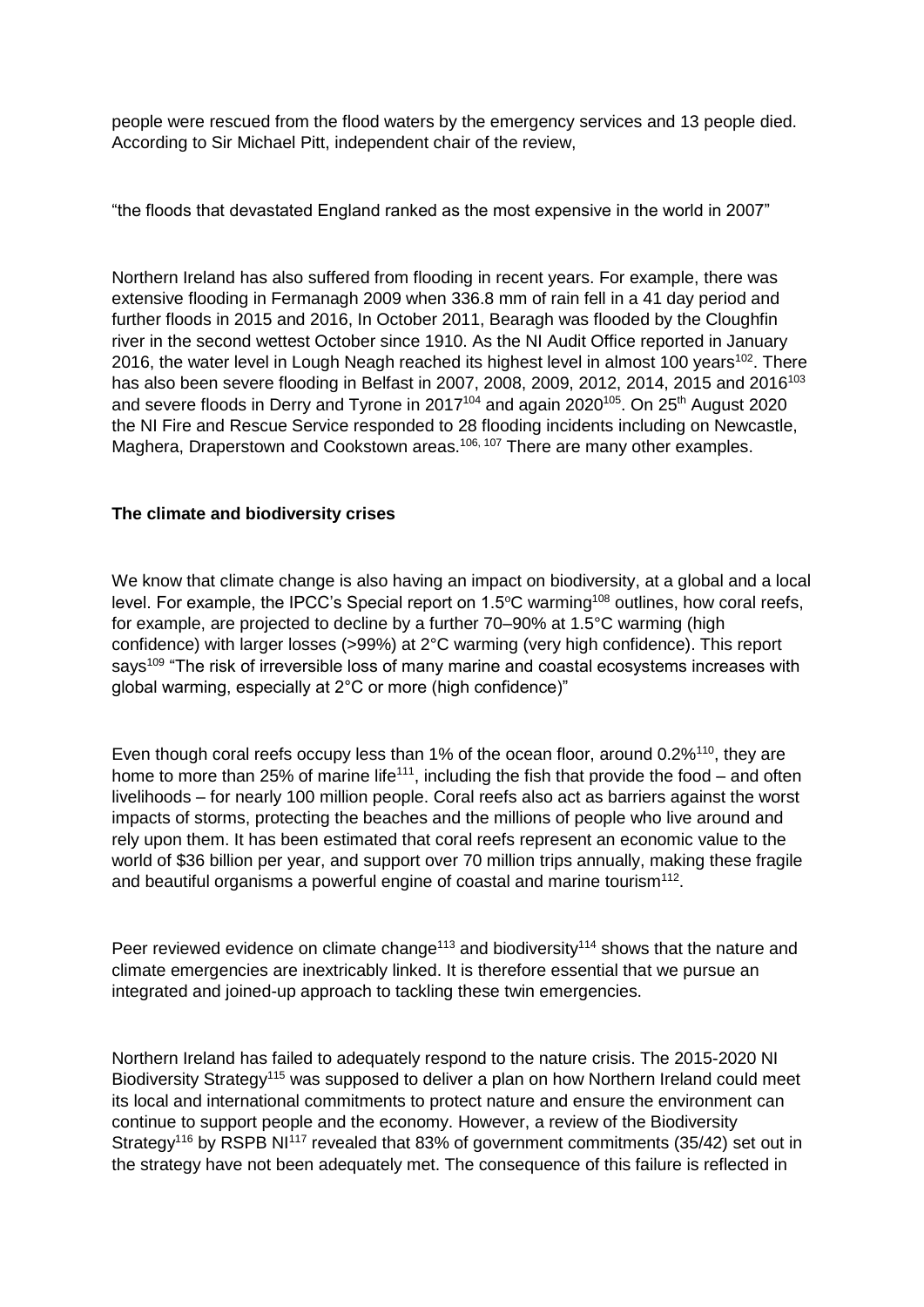reports demonstrating declines in nature<sup>118</sup>, and the high levels of peatland degradation (86%)<sup>119</sup> across Northern Ireland.

NI got a ranking of 12 (out of 240 countries and territories, where a ranking of 1 is the lowest biodiversity intactness and 240 the highest) in a Biodiversity Intactness Index, which indicates how much nature is left from a pristine state, for the amount of nature it has left<sup>120</sup>. According to the DAERA Environmental Statistics Report 2020.<sup>121</sup> 35% of the features in NI's Areas of Special Scientific Interest (ASSIs) are in unfavourable condition and according to the statistics on freshwater quality standards released in August 2020<sup>122</sup>, 95% of NI's lakes are now failing Water Framework Directive quality standards with only one lake out of twenty one in Good condition in 2019. This compares to five out of twenty one lakes in Good condition in 2015. According to DAERA's Environmental Statistics Report 2021<sup>123</sup>, in 2019, there were 1,754 water pollution incidents in NI incidents either reported to NIEA or discovered by NIEA staff during inspections or proactive work, of which 941 (53.6 %) were substantiated (confirmed) as having an impact on the water quality of the receiving waterway.

Just as climate change negatively effects biodiversity - indeed along with agricultural change is a key driver of biodiversity decline<sup>124</sup> - so too can action to enhance biodiversity aid action to mitigate and adapt to climate change. For example, recent analysis carried out by RSPB NI and DAERA demonstrates that restoration on peatland sites such as the Garron Plateau and Montiaghs Moss has the potential to create jobs, increase flood mitigation, increase biodiversity, and store significant amounts of carbon, with estimates showing that every £1 spent on restoration can return up to £3.91 in benefits.<sup>125</sup>

# **Public support for a NI Climate Change bill**

Recent opinion polls suggest a clear majority of people in NI support the introduction of a Climate Change Act for Northern Ireland. A Lucid Talk poll in NI in May 2020 found that 74% of respondents want new laws to protect nature after experiencing the COVID-19 emergency, 75% of people have appreciated access to green spaces since lockdown began and over 50% of people said they would now vote for a political party that invests in naturerich green spaces<sup>126</sup>. According to an opinion poll carried out by the RSPB in February 2020, 74% of respondents supported the introduction of a NI Climate Change Act and 68% of respondents agreed there should be a target to reach net zero emissions by 2045<sup>127</sup>.

-ENDS-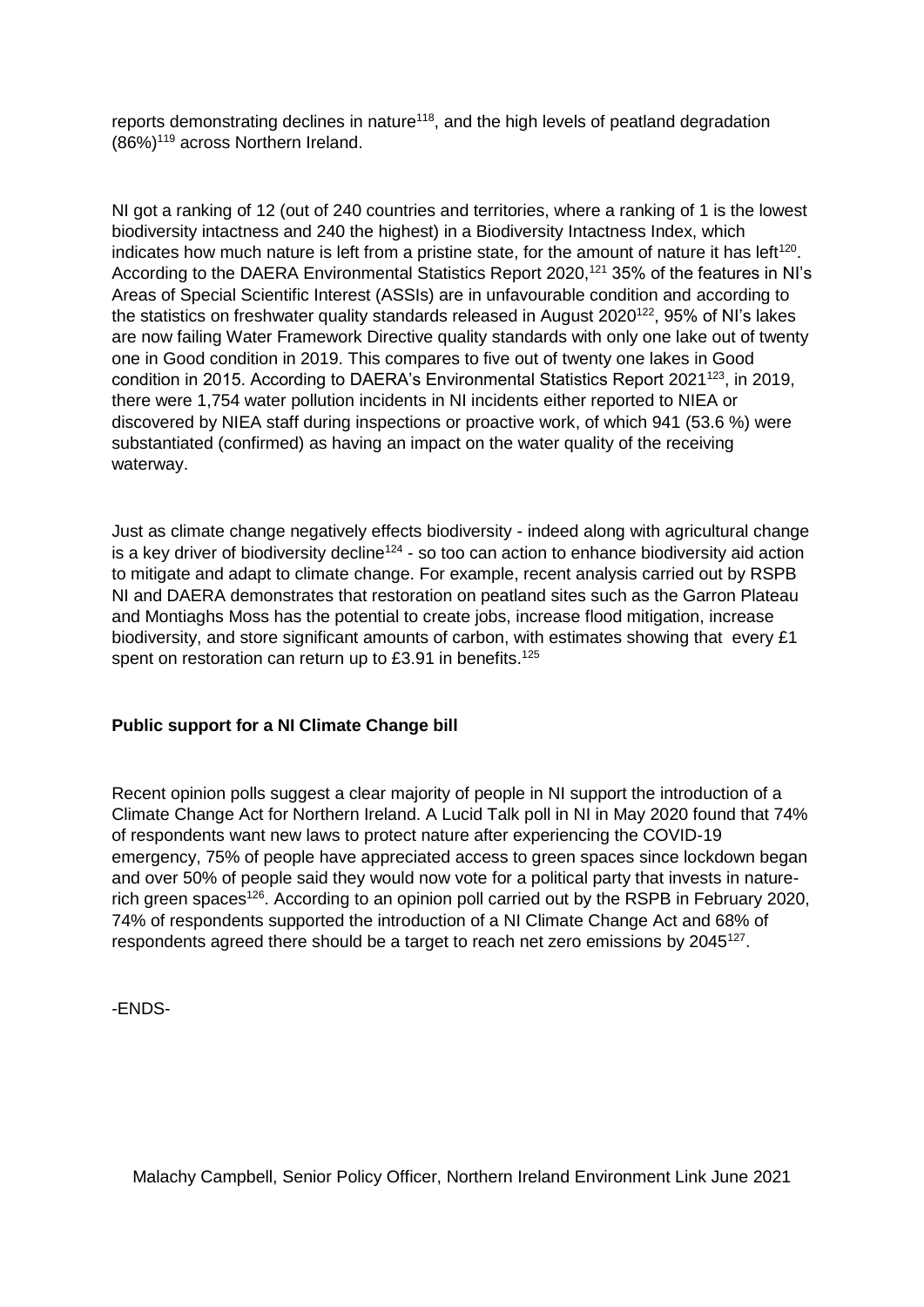### References

**.** 

[https://www.ons.gov.uk/economy/environmentalaccounts/bulletins/finalestimates/2017#how-do-we](https://www.ons.gov.uk/economy/environmentalaccounts/bulletins/finalestimates/2017#how-do-we-measure-the-low-carbon-economy)[measure-the-low-carbon-economy](https://www.ons.gov.uk/economy/environmentalaccounts/bulletins/finalestimates/2017#how-do-we-measure-the-low-carbon-economy)

<sup>6</sup> Achieving Net-Zero the government decisions needed to deliver a green recovery

<https://www.cbi.org.uk/media/5579/cbi-green-recovery-roadmap.pdf>

<sup>7</sup> [https://www.economy-ni.gov.uk/sites/default/files/publications/economy/Issue-18-Electricity-Consumption-](https://www.economy-ni.gov.uk/sites/default/files/publications/economy/Issue-18-Electricity-Consumption-Renewable-Generation-NI-Jan-2020-Dec-2020.pdf)[Renewable-Generation-NI-Jan-2020-Dec-2020.pdf](https://www.economy-ni.gov.uk/sites/default/files/publications/economy/Issue-18-Electricity-Consumption-Renewable-Generation-NI-Jan-2020-Dec-2020.pdf)

<sup>8</sup> Scientific American A Plan for a Sustainable Future. How to get all energy from wind, water and solar power by 2030.<https://web.stanford.edu/group/efmh/jacobson/Articles/I/sad1109Jaco5p.indd.pdf>

<sup>9</sup> <https://news.stanford.edu/news/2011/january/jacobson-world-energy-012611.html>

<sup>10</sup> <https://news.stanford.edu/news/2011/january/jacobson-world-energy-012611.html>

<sup>11</sup> <https://www.theccc.org.uk/publication/net-zero-the-uks-contribution-to-stopping-global-warming/>

<sup>12</sup> <http://www.soni.ltd.uk/about/strategy-2025/SONI-Strategy-2020-25.pdf>

<sup>13</sup> <https://www.there100.org/companies>

<sup>14</sup> The companies include Allianz, Aviva, Bank of America, Barclays, BT, Carlsberg, Chanel, Citi, Coca-Cola, Danone, Danske Bank, Dell, ebay, Fujitsu, GM, Google, H&M, HSBC, Ikea, ING, JC Decaux, Johnson & Johnson, Kelloggs, Kering, Lego, Mastercard, McKinsey & Company, Microsoft, Morgan Stanley, Nestle, Next, New Balance, Nike, P&G, PWC, Rakuten, Sky, SONY, Tata Motors, Tesco, Tetra Pak, UBS, Unilever, Virgin, Visa, Vodafone, Walmart, Westpac and Zurich Insurance Group

 $15$  Achieving Net-Zero the government decisions needed to deliver a green recovery

<https://www.cbi.org.uk/media/5579/cbi-green-recovery-roadmap.pdf>

<sup>16</sup> [https://storage.googleapis.com/gpuk-archive/blog/climate/two-thirds-of-energy-wasted-by-antiquated](https://storage.googleapis.com/gpuk-archive/blog/climate/two-thirds-of-energy-wasted-by-antiquated-system.html)[system.html](https://storage.googleapis.com/gpuk-archive/blog/climate/two-thirds-of-energy-wasted-by-antiquated-system.html)

<sup>17</sup> <http://www.cwp-ltd.com/wp-content/uploads/2012/03/Greenpeace-DE-paper.pdf>

<sup>18</sup> National Grid Building the net zero energy workforce January 2020

<https://www.nationalgrid.com/document/126256/download>

<sup>19</sup> National Infrastructure Commission report Smart Power

[https://assets.publishing.service.gov.uk/government/uploads/system/uploads/attachment\\_data/file/505218/I](https://assets.publishing.service.gov.uk/government/uploads/system/uploads/attachment_data/file/505218/IC_Energy_Report_web.pdf) [C\\_Energy\\_Report\\_web.pdf](https://assets.publishing.service.gov.uk/government/uploads/system/uploads/attachment_data/file/505218/IC_Energy_Report_web.pdf)

<sup>20</sup> <https://www.carbontrust.com/media/672486/energy-storage-report.pdf>

<sup>21</sup> [https://www.infrastructure-ni.gov.uk/system/files/publications/infrastructure/tsni-headline-report-2017-](https://www.infrastructure-ni.gov.uk/system/files/publications/infrastructure/tsni-headline-report-2017-2019.pdf) [2019.pdf](https://www.infrastructure-ni.gov.uk/system/files/publications/infrastructure/tsni-headline-report-2017-2019.pdf)

<sup>22</sup> National Audit Office Investigation into devolved funding [https://www.nao.org.uk/wp-](https://www.nao.org.uk/wp-content/uploads/2019/02/Investigation-into-devolved-funding.pdf)

[content/uploads/2019/02/Investigation-into-devolved-funding.pdf](https://www.nao.org.uk/wp-content/uploads/2019/02/Investigation-into-devolved-funding.pdf)

<sup>23</sup> <https://www.agendani.com/translink-a-responsible-recovery/>

<sup>24</sup> <https://www.sustrans.org.uk/bike-life/bike-life-belfast>

 $25$  The value of cycling

[https://assets.publishing.service.gov.uk/government/uploads/system/uploads/attachment\\_data/file/509587/](https://assets.publishing.service.gov.uk/government/uploads/system/uploads/attachment_data/file/509587/value-of-cycling.pdf) [value-of-cycling.pdf](https://assets.publishing.service.gov.uk/government/uploads/system/uploads/attachment_data/file/509587/value-of-cycling.pdf)

<sup>26</sup> <https://www.cyclinguk.org/campaigning/views-and-briefings/cycling-and-economy>

<sup>27</sup> UK Department for Transport Road Investment Strategy: Economic analysis of the investment plan [https://assets.publishing.service.gov.uk/government/uploads/system/uploads/attachment\\_data/file/411417/](https://assets.publishing.service.gov.uk/government/uploads/system/uploads/attachment_data/file/411417/ris-economic-analysis.pdf) [ris-economic-analysis.pdf](https://assets.publishing.service.gov.uk/government/uploads/system/uploads/attachment_data/file/411417/ris-economic-analysis.pdf)

<sup>28</sup> <https://www.cyclinguk.org/blog/cycling-uk-can-help-achieve-ni-active-travel-act>

<sup>29</sup> <https://www.bbc.co.uk/news/uk-northern-ireland-54958167>

<sup>30</sup> <https://www.fueleconomy.gov/feg/evtech.shtml>

<sup>1</sup> <https://www.theccc.org.uk/publication/reducing-uk-emissions-2020-progress-report-to-parliament/>

<sup>2</sup> <https://www.theccc.org.uk/publication/reducing-uk-emissions-2020-progress-report-to-parliament/>

<sup>3</sup> <https://pcancities.org.uk/sites/default/files/Belfast%20Net-Zero%20Carbon%20Roadmap.pdf>

<sup>4</sup> <https://www.ippr.org/research/publications/transforming-the-economy-after-covid19>

<sup>5</sup> ONS Low Carbon and renewable energy economy, UK 2017 see Table 3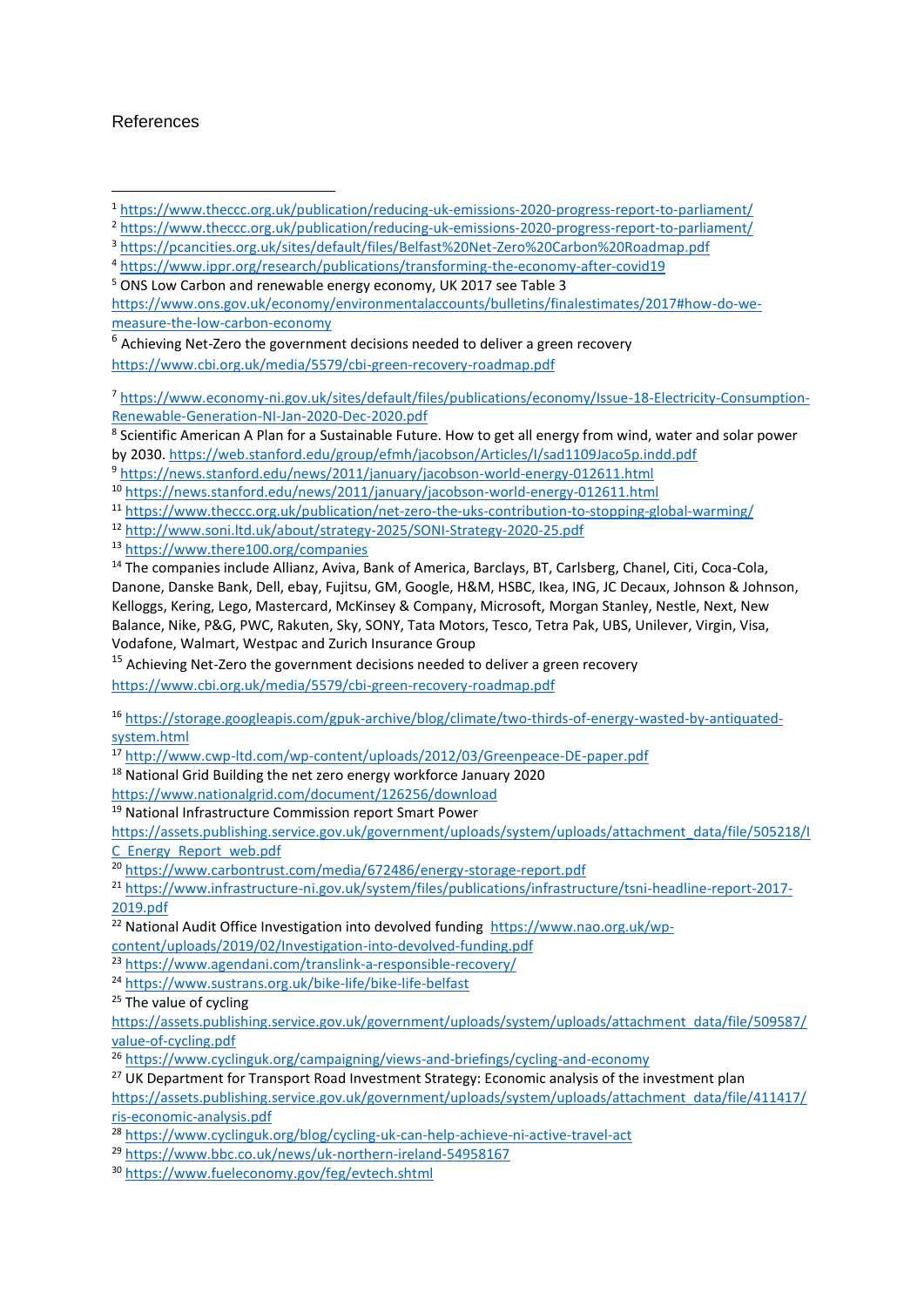<sup>35</sup> Outdoor Recreation: People, nature and Health March 2021 (pages 8 and 9)

[http://www.outdoorrecreationni.com/wp-content/uploads/2021/03/People-Nature-and-Health-NI-March-](http://www.outdoorrecreationni.com/wp-content/uploads/2021/03/People-Nature-and-Health-NI-March-2021.pdf)[2021.pdf](http://www.outdoorrecreationni.com/wp-content/uploads/2021/03/People-Nature-and-Health-NI-March-2021.pdf)

<sup>36</sup> [https://www.daera-](https://www.daera-ni.gov.uk/sites/default/files/publications/daera/NI%20Greenhouse%20Gas%20Statistics%201990-2018%20-%20Report%20%28web%20version%29_0.pdf)

1

[ni.gov.uk/sites/default/files/publications/daera/NI%20Greenhouse%20Gas%20Statistics%201990-2018%20-](https://www.daera-ni.gov.uk/sites/default/files/publications/daera/NI%20Greenhouse%20Gas%20Statistics%201990-2018%20-%20Report%20%28web%20version%29_0.pdf) [%20Report%20%28web%20version%29\\_0.pdf](https://www.daera-ni.gov.uk/sites/default/files/publications/daera/NI%20Greenhouse%20Gas%20Statistics%201990-2018%20-%20Report%20%28web%20version%29_0.pdf)

<sup>37</sup> DAERA Northern Ireland Greenhouse Gas Emissions 2018 [https://www.daera-](https://www.daera-ni.gov.uk/sites/default/files/publications/daera/NI%20Greenhouse%20Gas%20Statistics%201990-2018%20-%20Report%20%28web%20version%29_0.pdf)

[ni.gov.uk/sites/default/files/publications/daera/NI%20Greenhouse%20Gas%20Statistics%201990-2018%20-](https://www.daera-ni.gov.uk/sites/default/files/publications/daera/NI%20Greenhouse%20Gas%20Statistics%201990-2018%20-%20Report%20%28web%20version%29_0.pdf) [%20Report%20%28web%20version%29\\_0.pdf](https://www.daera-ni.gov.uk/sites/default/files/publications/daera/NI%20Greenhouse%20Gas%20Statistics%201990-2018%20-%20Report%20%28web%20version%29_0.pdf) (page 8)

- <sup>38</sup> <https://www.theccc.org.uk/publication/sixth-carbon-budget/>
- <sup>39</sup> Ibid page 163
- <sup>40</sup> <https://www.theccc.org.uk/publication/sixth-carbon-budget/> p170
- <sup>41</sup> <https://www.theccc.org.uk/publication/sixth-carbon-budget/> page 171

<sup>42</sup> [https://www.agriland.ie/farming-news/ni-climate-change-bill-farmers-for-action-to-back-net-zero](https://www.agriland.ie/farming-news/ni-climate-change-bill-farmers-for-action-to-back-net-zero-legislation/)[legislation/](https://www.agriland.ie/farming-news/ni-climate-change-bill-farmers-for-action-to-back-net-zero-legislation/)

<sup>43</sup> [https://www.nfuonline.com/cross-sector/environment/net-zero/net-zero-rh-panel/achieving-net-zero](https://www.nfuonline.com/cross-sector/environment/net-zero/net-zero-rh-panel/achieving-net-zero-meeting-the-climate-change-challenge/)[meeting-the-climate-change-challenge/](https://www.nfuonline.com/cross-sector/environment/net-zero/net-zero-rh-panel/achieving-net-zero-meeting-the-climate-change-challenge/)

<sup>44</sup> <file:///C:/Users/44770/Desktop/The-Sixth-Carbon-Budget-The-UKs-path-to-Net-Zero.pdf> page 239

<sup>45</sup> <https://www.theccc.org.uk/publication/sixth-carbon-budget/> page 267

<sup>46</sup> Ibid page 267

<sup>47</sup> [https://www.daera-](https://www.daera-ni.gov.uk/sites/default/files/consultations/daera/Discussion%20Document%20on%20a%20Northern%20Ireland%20Climate%20Change%20Bill%20-%20Full-length%20version_0.pdf)

[ni.gov.uk/sites/default/files/consultations/daera/Discussion%20Document%20on%20a%20Northern%20Irelan](https://www.daera-ni.gov.uk/sites/default/files/consultations/daera/Discussion%20Document%20on%20a%20Northern%20Ireland%20Climate%20Change%20Bill%20-%20Full-length%20version_0.pdf) [d%20Climate%20Change%20Bill%20-%20Full-length%20version\\_0.pdf](https://www.daera-ni.gov.uk/sites/default/files/consultations/daera/Discussion%20Document%20on%20a%20Northern%20Ireland%20Climate%20Change%20Bill%20-%20Full-length%20version_0.pdf)

<sup>48</sup> [https://www.daera-](https://www.daera-ni.gov.uk/sites/default/files/consultations/daera/Discussion%20Document%20on%20a%20Northern%20Ireland%20Climate%20Change%20Bill%20-%20Full-length%20version_0.pdf)

[ni.gov.uk/sites/default/files/consultations/daera/Discussion%20Document%20on%20a%20Northern%20Irelan](https://www.daera-ni.gov.uk/sites/default/files/consultations/daera/Discussion%20Document%20on%20a%20Northern%20Ireland%20Climate%20Change%20Bill%20-%20Full-length%20version_0.pdf) [d%20Climate%20Change%20Bill%20-%20Full-length%20version\\_0.pdf](https://www.daera-ni.gov.uk/sites/default/files/consultations/daera/Discussion%20Document%20on%20a%20Northern%20Ireland%20Climate%20Change%20Bill%20-%20Full-length%20version_0.pdf) page 30

<sup>49</sup> <https://www.nature.com/articles/s41586-018-0071-9>

<sup>50</sup> [https://webarchive.nationalarchives.gov.uk/20100407172811/http://www.hm-](https://webarchive.nationalarchives.gov.uk/20100407172811/http:/www.hm-treasury.gov.uk/stern_review_report.htm)

[treasury.gov.uk/stern\\_review\\_report.htm](https://webarchive.nationalarchives.gov.uk/20100407172811/http:/www.hm-treasury.gov.uk/stern_review_report.htm) part II page 163

<sup>51</sup> [https://www.theccc.org.uk/publication/letter-economic-costs-of-setting-and-delivering-a-2050-emissions](https://www.theccc.org.uk/publication/letter-economic-costs-of-setting-and-delivering-a-2050-emissions-target-for-northern-ireland/)[target-for-northern-ireland/](https://www.theccc.org.uk/publication/letter-economic-costs-of-setting-and-delivering-a-2050-emissions-target-for-northern-ireland/)

52 Romani M, Stern N and Zenghelis, D 2011. The basisc economics of low-carbon growth in the UK. Grantham Research Institute on Climate Change and the Environment and the Centre for Climate Change Economics and Policy London School of Economics [http://www.lse.ac.uk/granthaminstitute/wp-](http://www.lse.ac.uk/granthaminstitute/wp-content/uploads/2014/03/PB_economics-low-carbon-growth_Jun11.pdf)

[content/uploads/2014/03/PB\\_economics-low-carbon-growth\\_Jun11.pdf](http://www.lse.ac.uk/granthaminstitute/wp-content/uploads/2014/03/PB_economics-low-carbon-growth_Jun11.pdf)

<sup>53</sup> <https://www.theccc.org.uk/publication/sixth-carbon-budget/> page 43

<sup>54</sup> <https://www.theccc.org.uk/publication/sixth-carbon-budget/> page 230

<sup>55</sup> [https://www.theccc.org.uk/publication/letter-economic-costs-of-setting-and-delivering-a-2050-emissions](https://www.theccc.org.uk/publication/letter-economic-costs-of-setting-and-delivering-a-2050-emissions-target-for-northern-ireland/)[target-for-northern-ireland/](https://www.theccc.org.uk/publication/letter-economic-costs-of-setting-and-delivering-a-2050-emissions-target-for-northern-ireland/)

<sup>56</sup> <https://www.theccc.org.uk/publication/net-zero-the-uks-contribution-to-stopping-global-warming/>

<sup>57</sup> <https://www.theccc.org.uk/publication/net-zero-the-uks-contribution-to-stopping-global-warming/>

<sup>58</sup> [https://www.lse.ac.uk/granthaminstitute/news/more-than-170-countries-have-national-policies-on](https://www.lse.ac.uk/granthaminstitute/news/more-than-170-countries-have-national-policies-on-adaptation-to-manage-the-risks-of-climate-change-impacts/)[adaptation-to-manage-the-risks-of-climate-change-impacts/](https://www.lse.ac.uk/granthaminstitute/news/more-than-170-countries-have-national-policies-on-adaptation-to-manage-the-risks-of-climate-change-impacts/)

<sup>59</sup> <https://www.theccc.org.uk/publication/net-zero-the-uks-contribution-to-stopping-global-warming/>

<sup>60</sup> <https://www.gov.scot/groups/just-transition-commission/>

<sup>61</sup> <https://www.legislation.govt.nz/act/public/2019/0061/latest/LMS183736.html>

<sup>62</sup> [http://www.niassembly.gov.uk/globalassets/documents/committees/2017-2022/agriculture-environment](http://www.niassembly.gov.uk/globalassets/documents/committees/2017-2022/agriculture-environment-and-rural-affairs/reports/2019-2020/lcm-uk-environment-bill/lcm-report-on-the-environment-bill.pdf)[and-rural-affairs/reports/2019-2020/lcm-uk-environment-bill/lcm-report-on-the-environment-bill.pdf](http://www.niassembly.gov.uk/globalassets/documents/committees/2017-2022/agriculture-environment-and-rural-affairs/reports/2019-2020/lcm-uk-environment-bill/lcm-report-on-the-environment-bill.pdf) <sup>63</sup> [https://www.daera-](https://www.daera-ni.gov.uk/sites/default/files/publications/daera/NI%20Greenhouse%20Gas%20Statistics%201990-2018%20-%20Report%20%28web%20version%29_0.pdf)

[ni.gov.uk/sites/default/files/publications/daera/NI%20Greenhouse%20Gas%20Statistics%201990-2018%20-](https://www.daera-ni.gov.uk/sites/default/files/publications/daera/NI%20Greenhouse%20Gas%20Statistics%201990-2018%20-%20Report%20%28web%20version%29_0.pdf) [%20Report%20%28web%20version%29\\_0.pdf](https://www.daera-ni.gov.uk/sites/default/files/publications/daera/NI%20Greenhouse%20Gas%20Statistics%201990-2018%20-%20Report%20%28web%20version%29_0.pdf)

<sup>64</sup> <https://www.wri.org/insights/4-charts-explain-greenhouse-gas-emissions-countries-and-sectors>

<sup>65</sup> [https://www.climatewatchdata.org/ghg-emissions?end\\_year=2018&start\\_year=1990](https://www.climatewatchdata.org/ghg-emissions?end_year=2018&start_year=1990)

<sup>31</sup> <https://www.thebluecarboninitiative.org/>

<sup>32</sup> <https://nbn.org.uk/wp-content/uploads/2019/09/State-of-Nature-2019-Northern-Ireland-summary.pdf>

<sup>33</sup> [https://www.naturebasedsolutionsinitiative.org/wp-content/uploads/2020/12/NbSinUKPolicy\\_Dec2020.pdf](https://www.naturebasedsolutionsinitiative.org/wp-content/uploads/2020/12/NbSinUKPolicy_Dec2020.pdf)

<sup>34</sup> <https://www.theccc.org.uk/publication/reducing-uk-emissions-2020-progress-report-to-parliament/>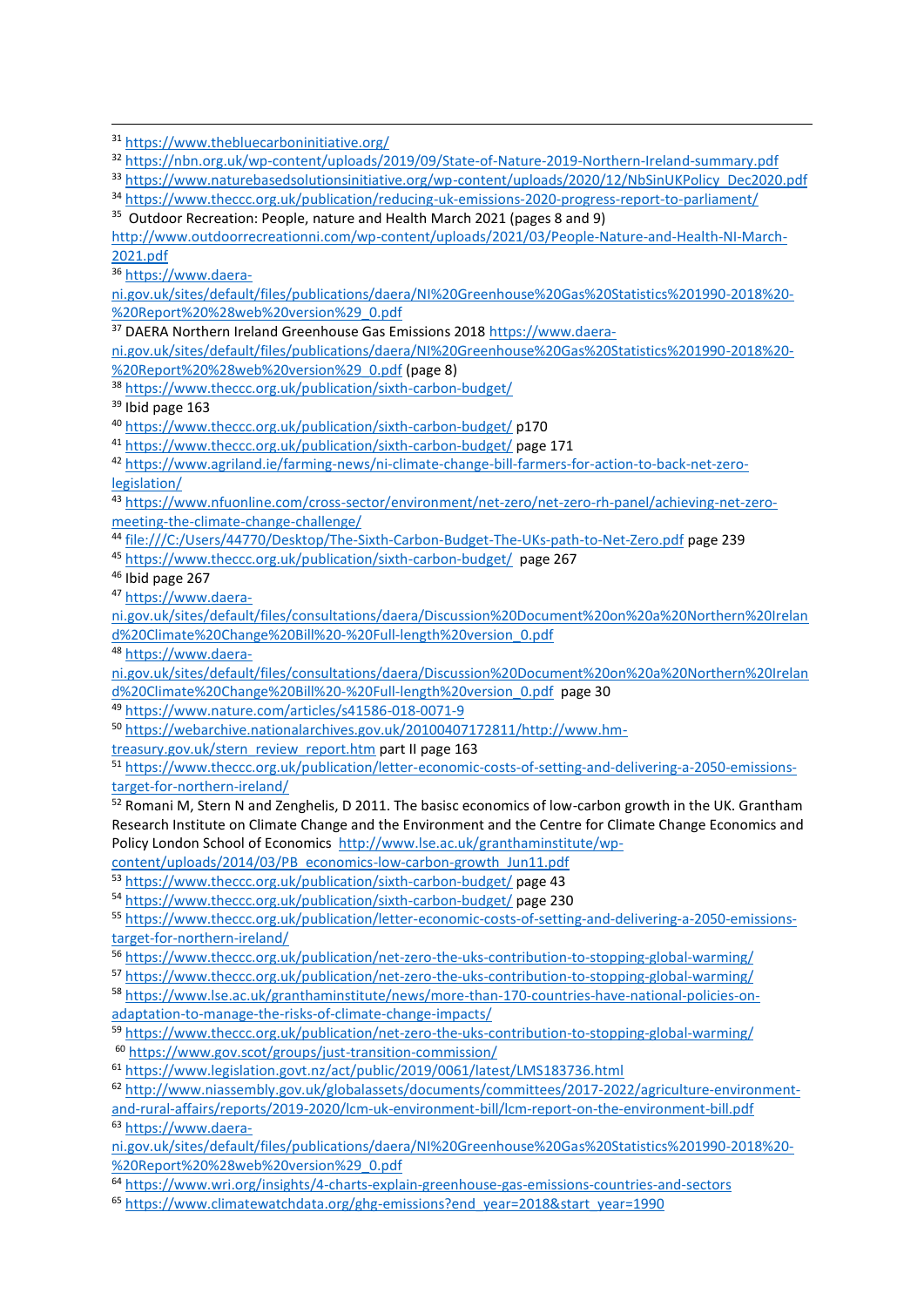<sup>66</sup> [https://en.wikipedia.org/wiki/List\\_of\\_countries\\_by\\_population\\_\(United\\_Nations\)](https://en.wikipedia.org/wiki/List_of_countries_by_population_(United_Nations))

- [https://www.climatewatchdata.org/ghg-emissions?end\\_year=2018&start\\_year=1990](https://www.climatewatchdata.org/ghg-emissions?end_year=2018&start_year=1990)
- [https://www.climatewatchdata.org/ghg-emissions?end\\_year=2018&start\\_year=1990](https://www.climatewatchdata.org/ghg-emissions?end_year=2018&start_year=1990)
- <sup>70</sup> [https://en.wikipedia.org/wiki/List\\_of\\_countries\\_by\\_population\\_\(United\\_Nations\)](https://en.wikipedia.org/wiki/List_of_countries_by_population_(United_Nations))
- <https://www.wri.org/insights/4-charts-explain-greenhouse-gas-emissions-countries-and-sectors>

 [https://www.statista.com/statistics/478783/leading-countries-based-on-per-capita-greenhouse-gas](https://www.statista.com/statistics/478783/leading-countries-based-on-per-capita-greenhouse-gas-emissions/)[emissions/](https://www.statista.com/statistics/478783/leading-countries-based-on-per-capita-greenhouse-gas-emissions/)

- <https://www.cdc.gov/smallpox/history/history.html>
- [https://www.who.int/about/bugs\\_drugs\\_smoke\\_chapter\\_1\\_smallpox.pdf](https://www.who.int/about/bugs_drugs_smoke_chapter_1_smallpox.pdf)
- <https://www.globalhealthnow.org/object/bifurcated-needle>
- [https://www.thelancet.com/journals/lancet/article/PIIS0140-6736\(20\)32713-6/fulltext](https://www.thelancet.com/journals/lancet/article/PIIS0140-6736(20)32713-6/fulltext)
- <https://www.who.int/biologicals/vaccines/smallpox/en/>
- <https://www.cdc.gov/smallpox/history/history.html>
- [https://www.thelancet.com/journals/lancet/article/PIIS0140-6736\(20\)32713-6/fulltext](https://www.thelancet.com/journals/lancet/article/PIIS0140-6736(20)32713-6/fulltext)
- <https://www.metoffice.gov.uk/weather/climate-change/what-is-climate-change>
- <https://public.wmo.int/en/media/press-release/2020-was-one-of-three-warmest-years-record>

 [https://www.metoffice.gov.uk/about-us/press-office/news/weather-and-climate/2021/2020-ends-earths](https://www.metoffice.gov.uk/about-us/press-office/news/weather-and-climate/2021/2020-ends-earths-warmest-10-years-on-record)[warmest-10-years-on-record](https://www.metoffice.gov.uk/about-us/press-office/news/weather-and-climate/2021/2020-ends-earths-warmest-10-years-on-record)

<https://public.wmo.int/en/media/press-release/2020-was-one-of-three-warmest-years-record>

- <https://blog.metoffice.gov.uk/2020/10/12/how-will-la-nina-affect-our-winter-weather/>
- [https://www.metoffice.gov.uk/about-us/press-office/news/weather-and-climate/2021/2020-ends-earths](https://www.metoffice.gov.uk/about-us/press-office/news/weather-and-climate/2021/2020-ends-earths-warmest-10-years-on-record)[warmest-10-years-on-record](https://www.metoffice.gov.uk/about-us/press-office/news/weather-and-climate/2021/2020-ends-earths-warmest-10-years-on-record)
- <https://public.wmo.int/en/about-us/secretariat/petteri-taalas>
- 87 WMO State of the Global Climate [https://library.wmo.int/doc\\_num.php?explnum\\_id=10618](https://library.wmo.int/doc_num.php?explnum_id=10618)
- <https://www.ncei.noaa.gov/news/global-climate-202012>
- <https://www.ncei.noaa.gov/news/global-climate-202012>
- <https://blog.metoffice.gov.uk/2020/10/12/how-will-la-nina-affect-our-winter-weather/>

 [https://www.metoffice.gov.uk/about-us/press-office/news/weather-and-climate/2021/2020-ends-earths](https://www.metoffice.gov.uk/about-us/press-office/news/weather-and-climate/2021/2020-ends-earths-warmest-10-years-on-record)[warmest-10-years-on-record](https://www.metoffice.gov.uk/about-us/press-office/news/weather-and-climate/2021/2020-ends-earths-warmest-10-years-on-record)

- <https://www.ncei.noaa.gov/news/global-climate-202012>
- <https://www.nationalgeographic.com/environment/article/greenhouse-gases>
- 

[https://assets.publishing.service.gov.uk/government/uploads/system/uploads/attachment\\_data/file/875485/](https://assets.publishing.service.gov.uk/government/uploads/system/uploads/attachment_data/file/875485/2019_UK_greenhouse_gas_emissions_provisional_figures_statistical_release.pdf) 2019 UK greenhouse gas emissions provisional figures statistical release.pdf

- <https://www.epa.gov/ghgemissions/overview-greenhouse-gases>
- <https://www.ipcc.ch/>
- <https://www.ipcc.ch/sr15/chapter/spm/>
- [https://library.wmo.int/doc\\_num.php?explnum\\_id=10618](https://library.wmo.int/doc_num.php?explnum_id=10618)
- <https://rmets.onlinelibrary.wiley.com/doi/10.1002/joc.6726>

[https://www.metoffice.gov.uk/research/climate/understanding-climate/uk-extreme-events-\\_heavy](https://www.metoffice.gov.uk/research/climate/understanding-climate/uk-extreme-events-_heavy-rainfall-and-floods)[rainfall-and-floods](https://www.metoffice.gov.uk/research/climate/understanding-climate/uk-extreme-events-_heavy-rainfall-and-floods)

- [https://webarchive.nationalarchives.gov.uk/20100812084907/http://archive.cabinetoffice.gov.uk/pittreview/](https://webarchive.nationalarchives.gov.uk/20100812084907/http:/archive.cabinetoffice.gov.uk/pittreview/_/media/assets/www.cabinetoffice.gov.uk/flooding_review/pitt_review_full%20pdf.pdf) [\\_/media/assets/www.cabinetoffice.gov.uk/flooding\\_review/pitt\\_review\\_full%20pdf.pdf](https://webarchive.nationalarchives.gov.uk/20100812084907/http:/archive.cabinetoffice.gov.uk/pittreview/_/media/assets/www.cabinetoffice.gov.uk/flooding_review/pitt_review_full%20pdf.pdf)
- <https://www.niauditoffice.gov.uk/sites/niao/files/media-files/Flooding%20Report.pdf>
- <https://www.niauditoffice.gov.uk/sites/niao/files/media-files/Flooding%20Report.pdf>
- <https://www.bbc.co.uk/news/uk-northern-ireland-41019610>
- [https://www.derrynow.com/news/news/568990/13-people-rescued-by-firefighters-during-heavy-flooding](https://www.derrynow.com/news/news/568990/13-people-rescued-by-firefighters-during-heavy-flooding-in-county-derry-village.html)[in-county-derry-village.html](https://www.derrynow.com/news/news/568990/13-people-rescued-by-firefighters-during-heavy-flooding-in-county-derry-village.html)
- <https://www.bbc.co.uk/news/uk-northern-ireland-53902793>
- <https://www.nifrs.org/nifrs-statement-widespread-flooding-25-august-2020/>
- <https://www.ipcc.ch/sr15/chapter/spm/>
- <https://www.ipcc.ch/sr15/chapter/spm/>
- <https://origin-apps-pifsc.fisheries.noaa.gov/cred/biodiversity.php>
- <https://coral.org/coral-reefs-101/coral-reef-ecology/coral-reef-biodiversity/>

[https://www.climatewatchdata.org/ghg-emissions?end\\_year=2018&start\\_year=1990](https://www.climatewatchdata.org/ghg-emissions?end_year=2018&start_year=1990)